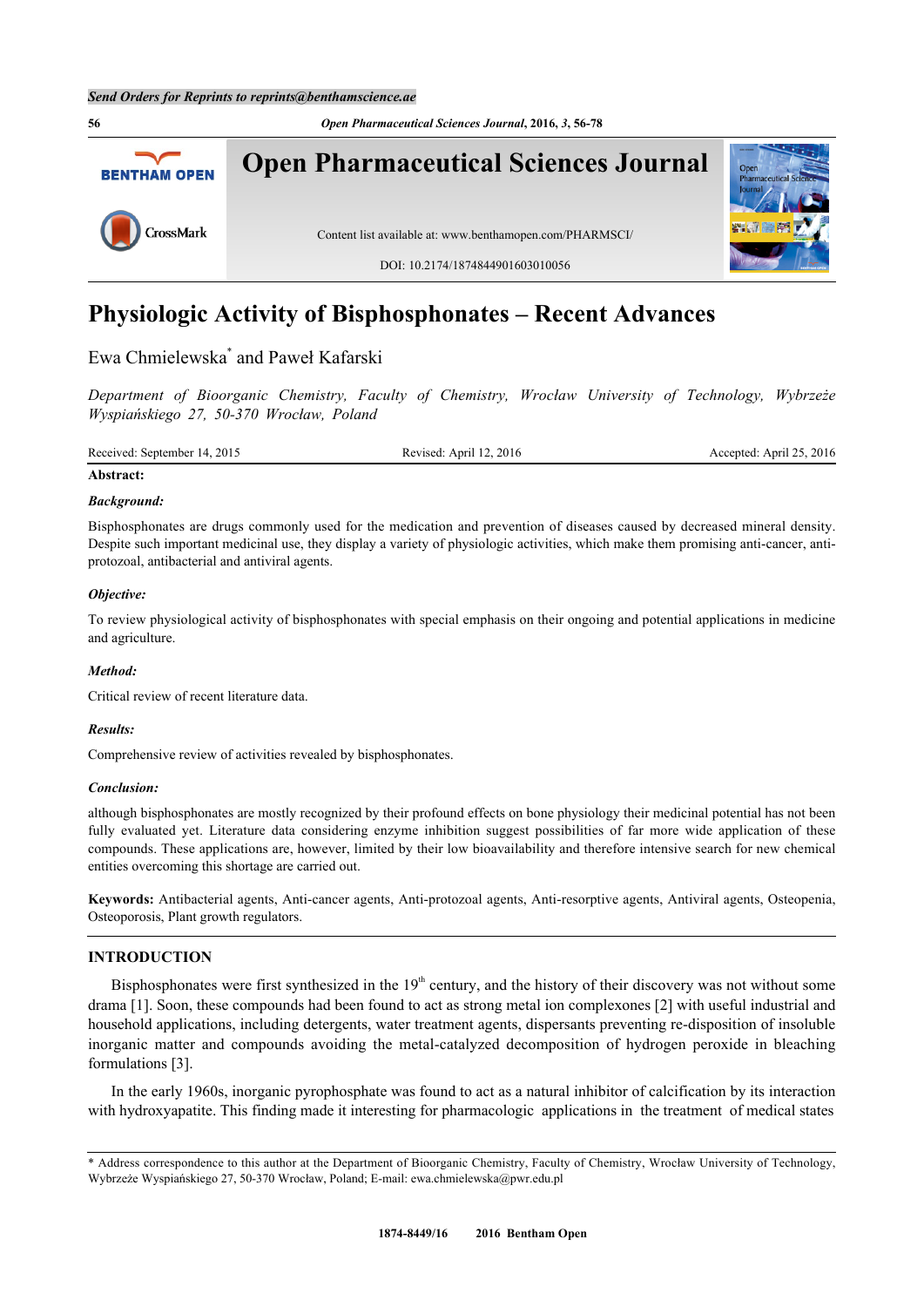related to bone resorption. Unfortunately, pyrophosphate is metabolically unstable because it is rapidly hydrolyzed in the gastrointestinal tract. Thus, seeking more stable compounds, attention turned to its analogs, bisphosphonates. Similarly to pyrophosphate, bisphosphonates exhibit high affinity for bone hydroxyapatite and effectively prevent calcification. Today, these compounds have become a powerful family of pharmaceuticals for the treatment of skeletal complications of malignancy, Paget's disease, osteoporosis, multiple myeloma, hypercalcemia and fibrous dysplasia. Their applications, their clinical implications and their mechanism of action have been reviewed in detail [[4](#page-12-3) - [14](#page-12-4)].

Therefore, in this review, recent studies on the biological activity of bisphosphonates will be presented with some general background provided if necessary.

#### **ANTI-RESORPTIVE BISPHOSPHONATES**

It is estimated that osteoporosis affects 200 million women worldwide and causes a huge personal and economic problems. In Europe, disability caused by osteoporosis surpasses that caused by cancer (with the exception of lung cancer) and is proportional to or even exceeds that lost to a variety of chronic non-communicable diseases, such as rheumatoid arthritis, asthma and high blood pressure-related heart disease [[15\]](#page-12-5).

The treatment of osteoporosis consists of lifestyle measures and pharmacologic therapy. Approval by Food and Drug Administration (FDA) of alendronate in 1995 resulted in widespread use of bisphosphonates in clinical practice. Today, numerous members of this class of compounds are available as drugs. It is evident that over 50 years, the bisphosphonates revolutionized the treatment of osteoporosis being first-line therapy for the postmenopausal-type of this disease.

<span id="page-1-0"></span>Early-generation bisphosphonates differ from later-generation bisphosphonates (representative examples are shown in Scheme (**[1](#page-1-0)**) by the absence of a nitrogen atom in their structures. It was found further that nitrogen-containing bisphosphonates are able to inhibit bone resorption 100 to 10,000 times more effectively than non-nitrogen ones, causing nearly complete displacement of the latter compounds from therapy [[16\]](#page-12-6).



**Scheme (1).** Clinically used bisphosphonates.

Drug efficacy is governed by its potency to inhibit farnesyl pyrophosphate synthase (FPPS), a primary target for the bisphosphonates) and its affinity to bone mineral. The latter influences uptake and retention of the drug by the skeleton,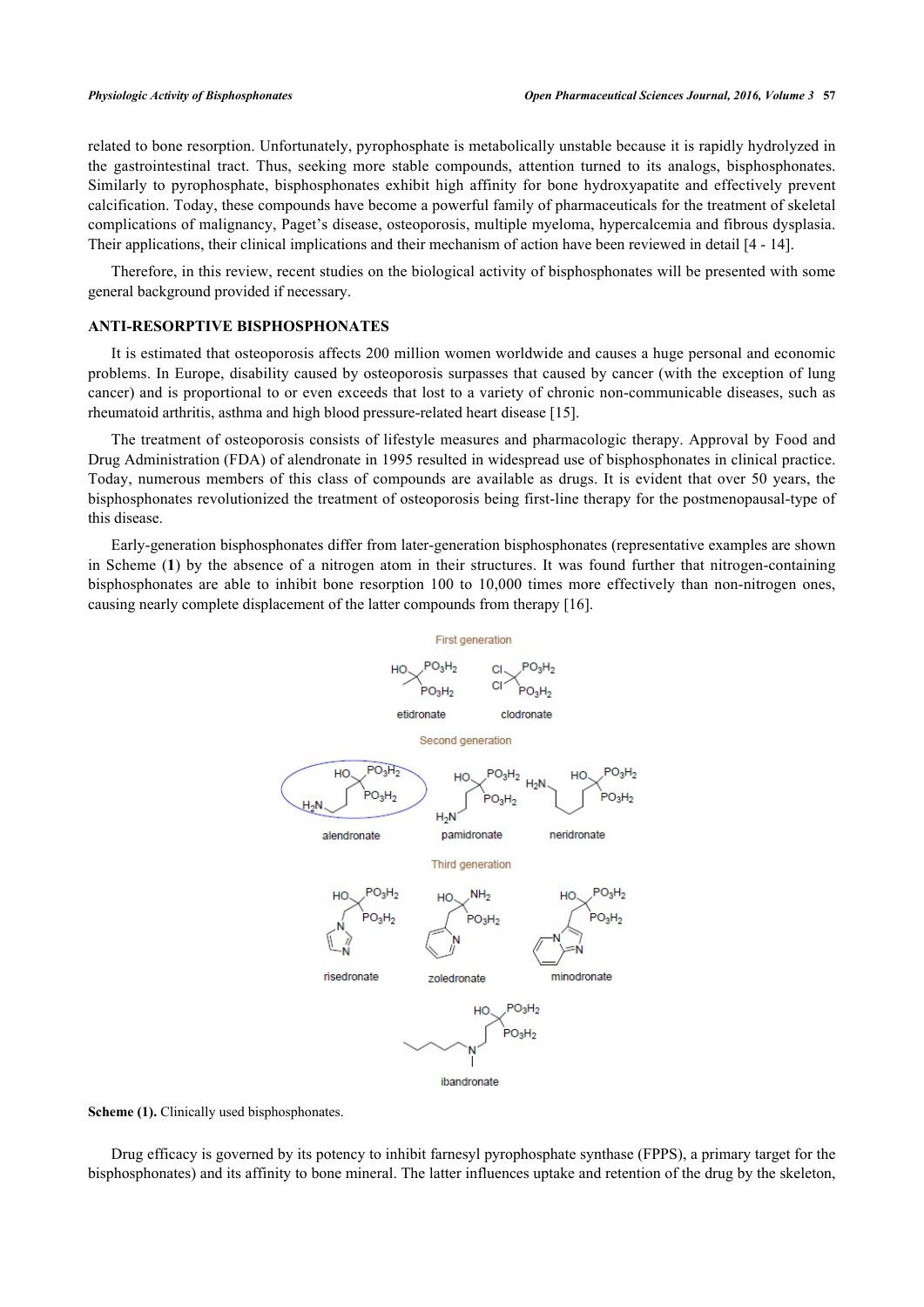differential distribution with the bone and diffusion through the osteocyte lacunar-canalicular system [\[17](#page-12-7)].

Over the years, a huge variety of bisphosphonates have been obtained, and their influence on the process of bone resorption was evaluated. Because of the efficiency of currently used drugs, not much research is now being done on the design, synthesis and evaluation of new drug candidates. The large amount of data considers rather modes of their applications, longevity of treatment, recommendations and side-effects [\[18](#page-13-0) - [20\]](#page-13-1). Most important is the evaluation of the risk of developing bisphosphonate-related osteonecrosis of the jaw – a fatal side effect of chronic use of medication [\[21](#page-13-2)].

Two types of efforts have been undertaken in the last decade to design new bisphosphonate anti-osteoporotic agents. The first effort is based on knowledge of the three-dimensional structure of human farnesyl pyrophosphate synthase (hFPPS)[[22](#page-13-3) - [24\]](#page-13-4). FPPS controls intracellular levels of farnesyl pyrophosphate, and thus, the process of protein farnesylation, which is critical for the proper subcellular localization and function of many proteins, including small GTPases that regulate a wide variety of cellular processes. In the case of bone growth modulation, inhibitors of this enzyme block excessive bone resorption in osteoclasts by causing apoptosis. The availability of the crystal structures of structurally variable bisphosphonates bound to the human enzyme allowed for the determination of its structural requirements [\[5](#page-12-8), [25](#page-13-5) - [27](#page-13-6)]. The knowledge of three-dimensional requirements of the enzyme active and binding sites, in turn resulted in the rationale (mostly computer-aided) design of novel effective inhibitors (representative structures are shown in Scheme **[2](#page-2-0)**) [\[5](#page-12-8), [27](#page-13-6) - [35\]](#page-13-7). However, none of these inhibitors were competitive with drugs already used to treat osteoporosis because most research effort was concentrated on finding possible anti-cancer rather than bone antiresorptive agents.

<span id="page-2-0"></span>

**Scheme (2).** Representative examples of bisphosphonates designed as human FPPS inhibitors.

Because some of the side-effects caused by bisphosphonates (especially jaw osteonecrosis) may be a result of their permanent binding to bone tissue, there has been interest in the development of more non-polar compounds and even non-bisphosphonate FPPS inhibitors [\[36](#page-13-8), [37\]](#page-13-9). Such inhibitors should have also higher bioavailability and thus, are also considered better candidates for anti-cancer agents. The most successful implementation of this approach was the discovery of phosphonocarboxylate cognates of risendronate and minodronate (Scheme **[3](#page-3-0)**). These compounds inhibit bone resorption *in vivo*, however, to a lesser extent than the parent drugs [[5,](#page-12-8) [32](#page-13-10), [38](#page-14-0) - [40](#page-14-1)]. Later, it was found that they act as inhibitors of Rab geranylgeranyl transferase and prevent geranylgeranylation of small Rab GTPases [[5,](#page-12-8) [40](#page-14-1), [41\]](#page-14-2). Thus, these compounds might be considered as a novel class of anti-cancer agents.

Since the hydroxyl group present in most commercialized drugs enhances their binding to bone, its removal from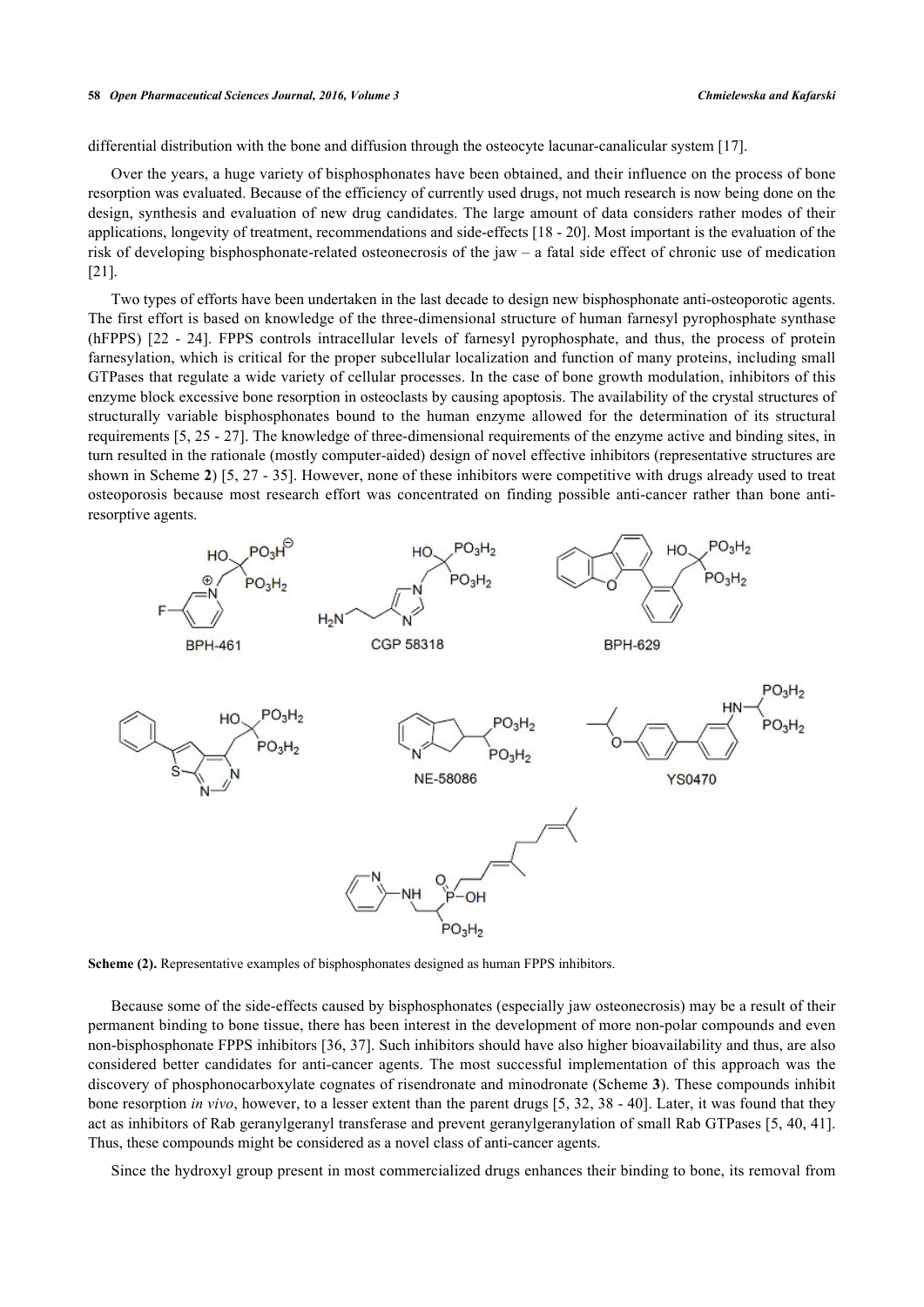the molecule may result in weaker binding and shorter persistence in bones. Incadronate, also called cimadronate (Scheme **[3](#page-3-0)**), is a drug in development for treatment of osteoporosis and hypercalcemia and is a successful example of such reasoning [[42\]](#page-14-3). This approach has also been applied to design strong inhibitors of FPPS from various sources,[[5](#page-12-8), [25,](#page-13-5) [43](#page-14-4) - [46\]](#page-14-5) with some of them showing unusual patterns of enzyme binding [\[47\]](#page-14-6). Interestingly, albeit not fully developed, the approach of replacing the hydroxyl group by fluorine atom has been tested[[48](#page-14-7)]. Representative structures of these two classes of compounds are also shown in Scheme (**[3](#page-3-0)**).

<span id="page-3-0"></span>

**Scheme (3).** Bisphosphonates with reduced hydrophilicity.

Another approach was to build up libraries of amino-methylenebisphosphonates and screen their ability to inhibit proliferation of macrophage-like J774E cells [[49](#page-14-8) - [52](#page-14-9)]. This choice of a screening system seems to be reasonable because this cell line originates from the same precursors as osteoclasts. Although some of the studied compounds inhibited proliferation of the cells quite potently (representative structures are shown in Scheme **[3](#page-3-0)**), preclinical studies performed on sheep indicated that there is no direct relationship between the results of screening and the efficiency of medication in animals with induced osteoporosis [[52\]](#page-14-9).

<span id="page-3-1"></span>An increase in hydrophobicity of bisphosphonates may also be achieved by modulation of the organic part of the molecule. Examples of a successful implementation of this idea include introduction of long hydrocarbon or aromatic substituents into molecules with previously reported activity (Scheme **[4](#page-3-1)**) [[5,](#page-12-8) [25](#page-13-5), [30](#page-13-11), [31,](#page-13-12) [53,](#page-14-10) [54](#page-14-11)]. Interestingly, hydroxybisphosphonic analogs of bile acids appeared to be exceptionally active against L929 cells and cultures of osteoclasts. The lipophilic compounds act similarly as other bisphosphonates and additionally are more bioavailable [\[55\]](#page-14-12). Therefore, their influence on prenylation is not limited to bone cells and might be considered as drugs affecting multiple processes, or multi-target drugs.



**Scheme (4).** Lipophilic bisphosphonates.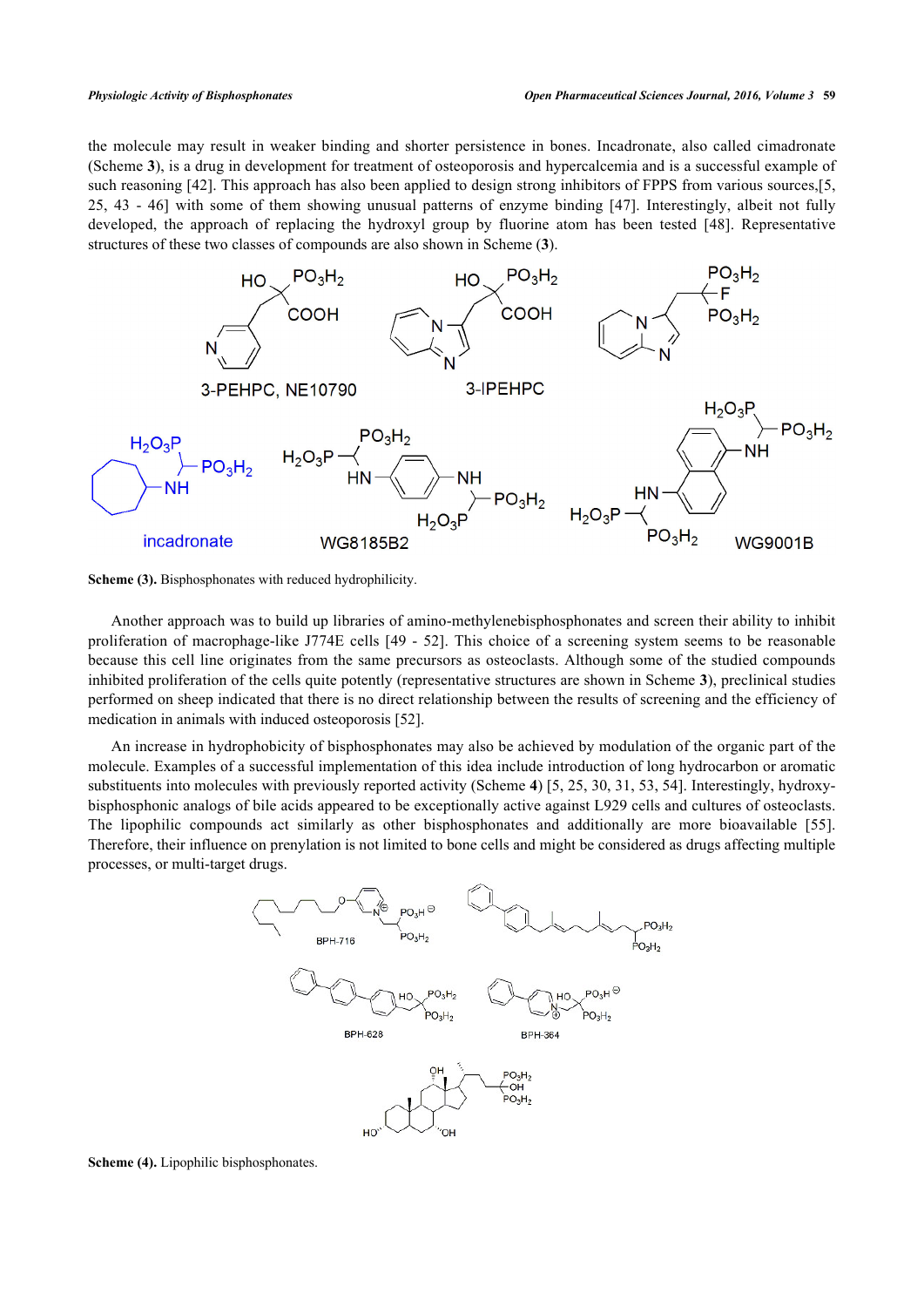#### **60** *Open Pharmaceutical Sciences Journal, 2016, Volume 3 Chmielewska and Kafarski*

An obvious solution to reduce bone affinity and increase bisphosphonate bioavailability is its esterification, which would mask the negative charge of phosphonic groups [\[56](#page-14-13) - [60](#page-15-0)]. The resulting esters should also act as pro-drugs being hydrolyzed within body fluids. Although some of the esters exerted anticancer activity in cell cultures, this effort did not bring promising results so far.

An important factor influencing the anti-resorptive action of bisphosphonates is their affinity toward bones. Although intensively studied using various techniques and theoretical approaches, [\[61](#page-15-1) - [66\]](#page-15-2) this process is not fully understood. Binding is mainly mediated by the presence of two phosphonic groups, but other structural features are also important. This is reflected by a high dependence of bone affinity on the chemical structure of these drugs.

The efficiency of bisphosphonates as anti-resorptive drugs is governed by their molecular mechanism of action, affinity to bones and distribution within this tissue. The latter was studied using either radioactive or fluorescent labeled drugs [[2,](#page-12-1) [67](#page-15-3) - [71](#page-15-4)]. These studies indicated that distribution is also dependent on the chemical features of the drugs.

In summary, better understanding of the molecular mode of action, an exceptional selectivity of bisphosphonates for bone mineral and the process of their distribution would explain their clinical features and creates new opportunities for further discoveries.

Another, albeit poorly developed, idea is the possible use of bisphosphonates for osseointegration of implants by coating their surface with these drugs and for healing of segmental bone fractures [\[72](#page-15-5) - [76](#page-15-6)]. The latter system requires development of a local delivery system that is easy to handle by surgeons (most likely application *via* syringe) in a form that would remain in the targeted area of the affected tissue. Specific glues composed of hydroxyapatite and calcium phosphate microspheres or obtained by encapsulation of bisphosphonates in hydrogels have been designed for this application [[77](#page-16-0) - [83](#page-16-1)].

It should be noted, however, that bisphosphonates enhance bacterial adhesion and biofilm formation on the surface of bone hydroxyapatite. This may limit their use as osseointegrating agents [[84,](#page-16-2) [85\]](#page-16-3).

#### **BISPHOSPHONATES AS BONE-TARGETING UNITS**

The standard routes of administration for bisphosphonates used in clinical practice are either oral or intravenous infusion. Oral administration of bisphosphonates is complicated by poor bioavailability (generally below 1%) and poor gastrointestinal tolerability [\[86](#page-16-4), [87](#page-16-5)]. Due to their avid affinity to bone, between 30% and 60% of the absorbed substance rapidly binds to bone mineral. This feature was used to construct drug-bisphosphonate conjugates, which might be considered as a promising method for selective drug targeting to the bone [\[88,](#page-16-6) [89\]](#page-16-7). Such an active transport of therapeutic agents to bone is called osteotropic drug delivery system (ODDS). It reduces drug toxicity and improves its bioavailability at the desired site. Bisphosphonates also have an advantage over other molecules because their affinity to bone may be tuned by variation of their chemical structures.

This system was also used directly for construction of bone-regenerative drugs. Parathyroid hormone (PTH) is an 84-amino acid polypeptide that plays an important role in calcium regulation and bone remodeling. Its 34-amino acid analog Teriparatide [[90\]](#page-16-8) retains most of the functions of PTH and is an FDA approved drug against osteoporosis. However, being a peptide, it is unstable in body fluids and is readily hydrolyzed by proteinases. Conjugation of this compound to hydrazine bisphosphonates of varying lengths and hydrophobicity was proposed as a way to improve the therapeutic properties of Teriparatide[[91\]](#page-16-9). Another approach was to conjugate a popular anti-osteoporetic drug, pamidronate, with an edible polysaccharide, pullulan, and use this system for targeting fluorescent and magnetic resonance probes. In this manner, a theranostic system was obtained [[92\]](#page-16-10).

<span id="page-4-0"></span>One of the major reasons of cancer-related women's death is the development of bone metastases. Therefore, the selective targeting of anti-cancer drugs to bone tissue should improve their pharmaceutic performance. For example, polymers conjugated with both bisphosphonates and anti-cancer paclitaxel have been designed[[93](#page-16-11) - [97](#page-17-0)] to synergistically combine the anti-mitotic effect of paclitaxel with the anti-angiogenic and bone-targeting properties of bisphosphonates [[98](#page-17-1)]. Furthermore, direct conjunction of bisphosphonates with popularly used anti-cancer drugs such as camptothecin, [[99\]](#page-17-2) bortezomib, [[100\]](#page-17-3) doxorubicin [[101\]](#page-17-4) or gemcitabine [[102\]](#page-17-5) has been used to target these drugs to bone tissue or to multiple myeloma cells. Representative chemical structures of such conjugates are shown in (Scheme **[5](#page-4-0)**).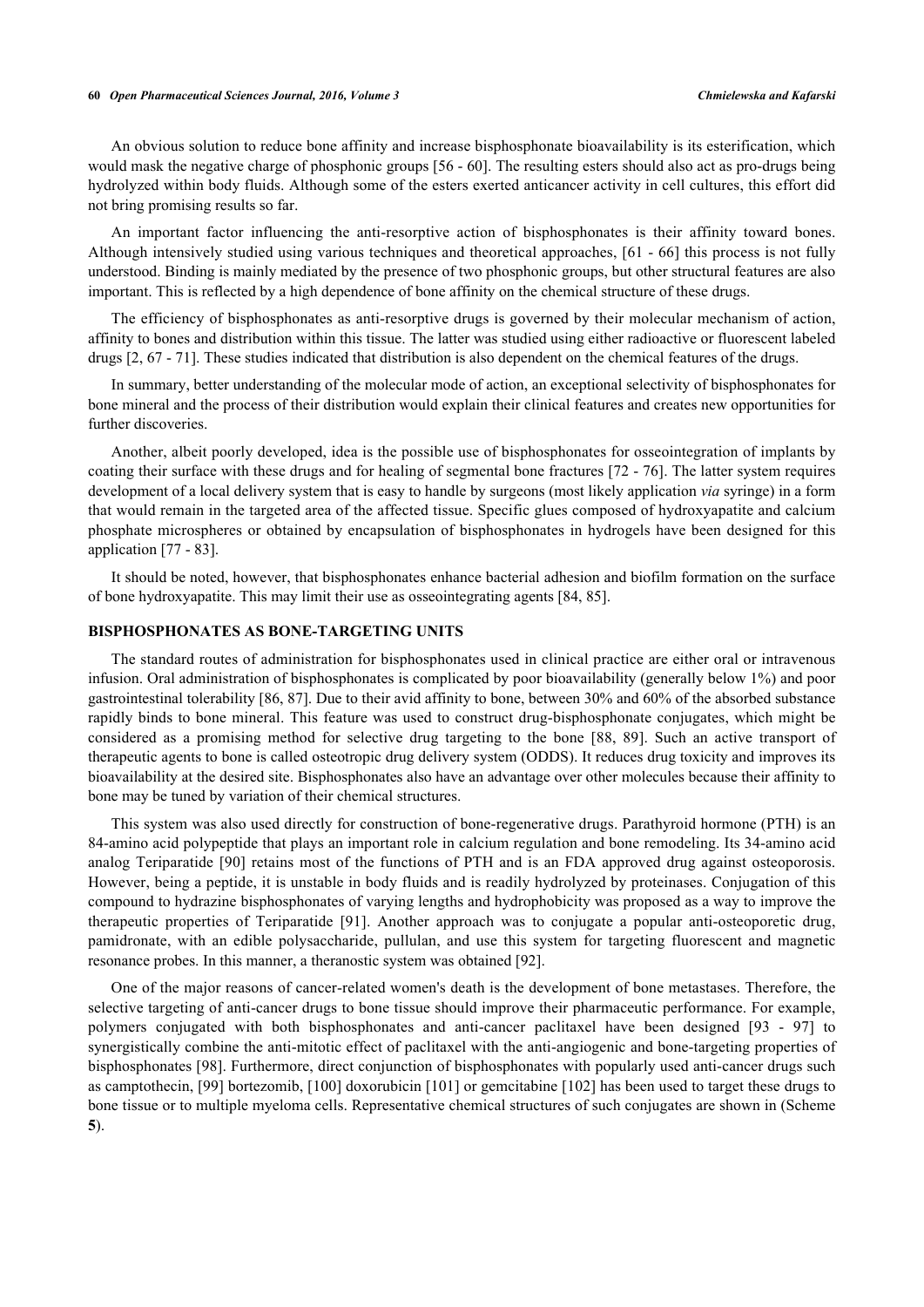



Another solution is to use conventional drug delivery systems, such as liposomes[[103](#page-17-6) - [106](#page-17-7)] or polymeric (preferably biodegradable) nanoparticles [[107](#page-17-8) - [110](#page-17-9)] with surfaces functionalized (incrusted) with bisphosphonates. Construction of such systems is challenging and thus, data on their functional activity are scarce.

Breast microcalcifications are found in about half of all women over the age of 50. They are a natural result of breast aging and are not usually due to cancer but can be a sign of pre-cancerous changes or early breast cancer if a group is found in one area and therefore, are diagnosed by mammography. Diagnosis, however, is limited to the sensitivity and specificity of this technique. Therefore, bisphosphonate-functionalized gold nanoparticles have been designed and used for contrast-enhanced radiographic studies of microcalcifications [\[111](#page-17-10)]. Similar approaches using specially designed technetium-99m and rhenium-188 complexes with pedant bisphosphonate groups have been applied for imaging of arterial calcification, [[112\]](#page-17-11) a symptom of cardiovascular disease.

Osteomyelitis is a serious bone infection most often caused by bacteria. The most common treatments are antibiotics and surgery to remove portions of bone that are infected or dead. Thus, selective targeting of antibiotics to bone seems to be profitable, and some preliminary attempts to design and obtain osteotropic systems with fluoroquinones, [[113](#page-17-12), [114\]](#page-17-13) vancomycin [\[115](#page-17-14)] and rifamycin [[116\]](#page-18-0) as active components have been undertaken.

<span id="page-5-0"></span>An interesting system for the treatment of kidney stones has been proposed recently. Kidney stones are endemic, and the use of extracorporeal shock wave lithotripsy where focused shock waves were used to fragment these stones have been studied [[117\]](#page-18-1). The shockwaves induce the formation of cavitation bubbles, whose collapse releases energy at the stone, resulting in fragmentation into pieces small enough to be passed spontaneously. Because there is substantial amount of hydroxyapatite in these stones, bisphosphonates are good candidates to deliver microbubbles into or near urinary stones. Thus, a system has been designed where perfluoropropane is encapsulated in lipid microspheres and delivered to the kidney by a catheter. The lipidic surface is composed of the mixture of commercial lipid (DPCC) and lipid functionalized with bisphosphonate (Scheme **[6](#page-5-0)**). This mixture binds to the surface of the stone, and application of external ultrasonic irradiation causes stone fragmentation.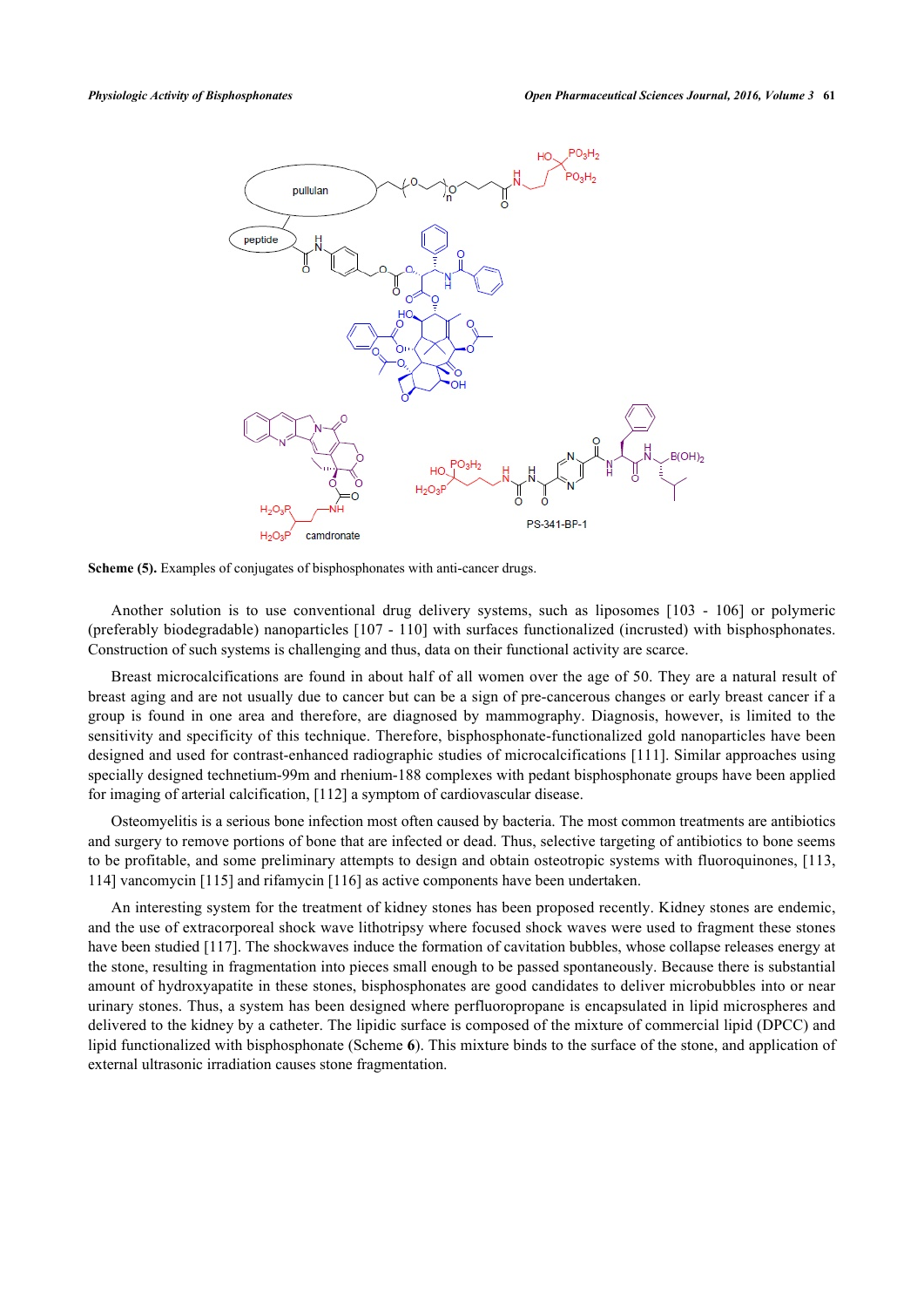

**Scheme (6).** Bisphosphonate-based system for the delivery of gas microbubbles into kidney stones.

# **ANTI-CANCER ACTIVITY**

As estimated, farnesylation or geranylgeranylation account for more than 2% of the human proteome. Farnesylation of the small GTP-binding proteins, Ras, is indispensable to regulate proliferation, invasive properties and proangiogenic activity in human cancers [\[118\]](#page-18-2). Nitrogen-containing bisphosphonates are inhibitors of human FPPS and related enzymes of the mevalonate pathway and also inhibit Ras farnesylation. Thus, they should be considered as possible anti-cancer agents. This reasoning is supported by the ability of these compounds to suppress proliferation of cancer cells of prostate, [[119\]](#page-18-3) breast, [\[120](#page-18-4), [121](#page-18-5)] melanoma, [[122\]](#page-18-6) ovarian [[123\]](#page-18-7) and colorectal cancers, [\[124](#page-18-8)] as well as glioblastoma [[125](#page-18-9)] and multiple myelanoma [[126\]](#page-18-10). Additionally these drugs have also been shown to kill cancers in humans independently on their action on bones.

The most developed strategy is the use of bisphosphonates as adjuvants in breast cancer therapy. These compounds are the major weapon to prevent bone-loss and skeleton-related events (bone pain, pathologic fractures, spinal cord compression and hyperglycemia), which accompany breast cancer therapy with aromatase inhibitors [\[127](#page-18-11) - [129\]](#page-18-12).

Interestingly, epidemiological studies seem to reveal beneficial and preventive effects of anti-osteoporetic therapy on cancer development [[130](#page-18-13), [131\]](#page-18-14). Nonetheless, the mechanisms underscoring these anti-cancer actions are not well understood. This is because the physiologic mechanism of bisphosphonate action is complex, and they have been shown to block tumor growth independently of FPPS inhibition, namely through γ,δ T-cell receptor activation, [[132](#page-18-15), [133](#page-18-16)] NFκB inhibition, [[134](#page-18-17)]. VEGF and hypoxia inducible factor-α suppression [\[135\]](#page-18-18) as well as inactivation of epidermal growth factor receptors [\[136](#page-19-0)]. There is also a report showing that bisphosphonates target the three most epigenetic cell levels, namely DNA methylation, histone deacetylation and microRNAs [\[137](#page-19-1)].

Recent study have shown that the use of carrier technology may convert antiresorptive zoledronate into manticancer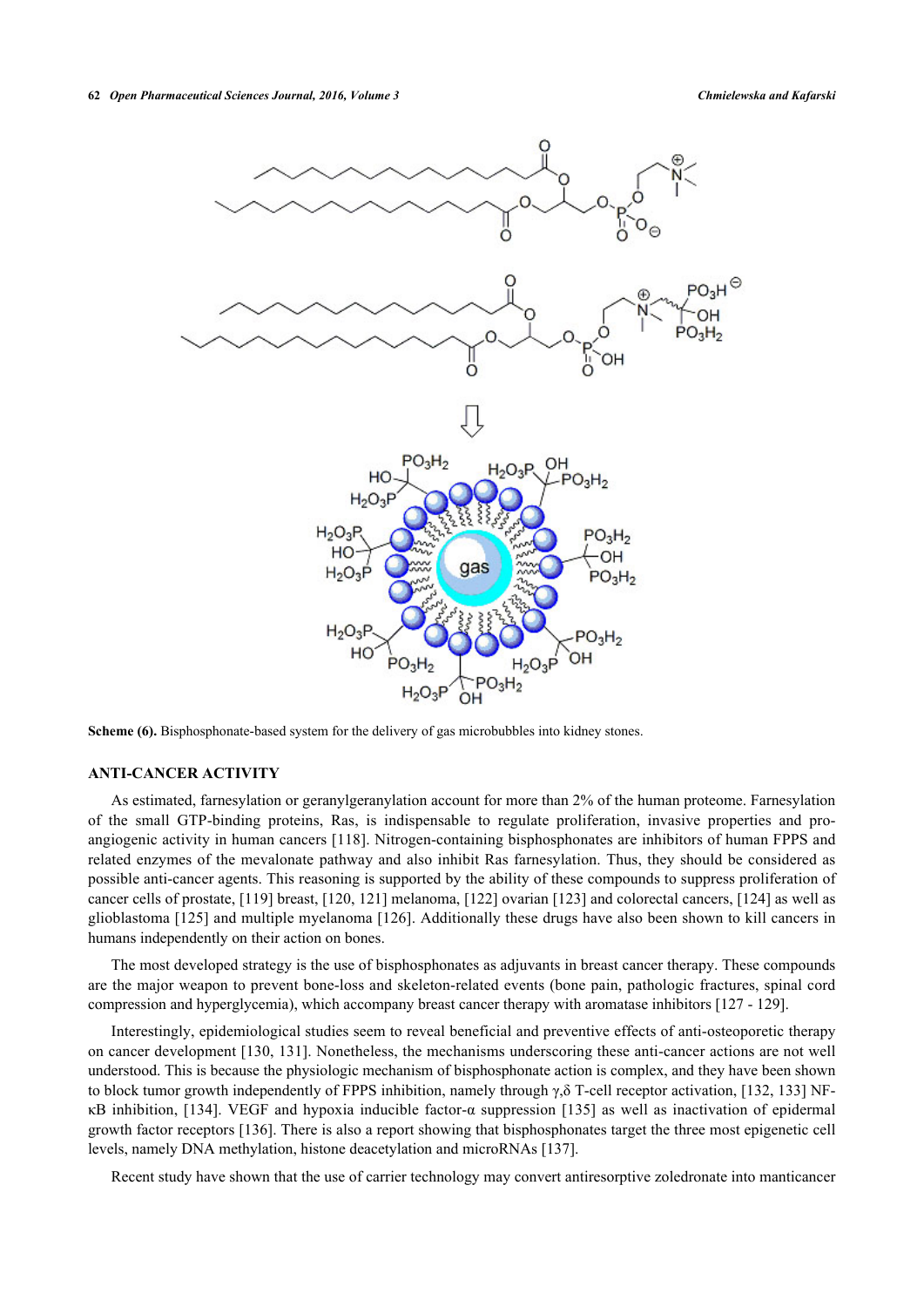therapeutic [\[210](#page-22-0)]. Reformulation of calcium zolendronate into nanoscale metal-organic framework, functionalized with folate (as a selective carrier to cancer cells) served for this purpose.

Nitrogen-containing bisphosphonates are limited as anti-cancer agents because of high bone affinity and low plasma concentration. Therefore, it will be necessary to use them in combination with other drugs or search for new chemical entities.

The strategy to increase compound plasma level relies on the synthesis of new agents with increased hydrophobicity. This approach has already been described.

Another approach is to search for completely new mechanisms of action. This is offered by the use of bisphosphonate complexes with polyoxometalates [[138](#page-19-2)]. These complexes can act as dual inhibitors, as phosphonate inhibits FPPS, whereas polyoxometalate interferes with redox reactions. However, the mechanism of action of some of these complexes is independent of mevalonic pathway inhibition, which suggests action *via* an unknown mechanism [\[139](#page-19-3) - [141](#page-19-4)].

<span id="page-7-0"></span>There are limited reports on the use of bisphosphonates as agents that are synergistic with other drugs. A recent report on the use of lovastatin, zoledronate and digeranylbisphosphonate (Scheme **[7](#page-7-0)**) indicated that the simultaneous use of these three compounds as inhibitors of three subsequent steps in geranylgeranyl synthesis led to the inhibition of growth and induction of apoptosis in human chronic myelogenous leukemia cells [\[142](#page-19-5), [143](#page-19-6)].





Being the most common source of cancer-related pain, bone metastases reduce functional capacity of patients and undermine their quality of life. Pain may be a result of disruption of tissue upon invasion and/or the pressure of tumorous tissue on nerve endings. Bone metastases can also activate pain receptors in pathologically changed bones. In the cases when pain is not manageable with analgesics it is commonly medicated by radiation therapy.

The efficiency of bisphosphonates in reducing pain from bone metastases is well-documented[[144](#page-19-7) - [146\]](#page-19-8). Zoledronic acid applied intravenously alone or complexed with radioactive metal ions has demonstrated the broadest clinical activity [\[147](#page-19-9) - [149\]](#page-19-10).

Complex Regional Pain syndrome type is a disease for which no gold-standard treatment exists to date. It may initially affect an arm or leg and spread throughout the body. Bisphosphonates offer some hope here, although the studies on their application are in infancy [\[150](#page-19-11), [151](#page-19-12)].

#### **ANTI-PROTOZOAL BISPHOSPHONATES**

Protozoan infections are so called the "world's neglected diseases," despite the fact that they affect millions of humans, spreading mostly in the poorest populations. The most important infections are leishmaniases, affecting 12 million inhabitants and Chagas disease with 8 million people affected worldwide [[152](#page-19-13)]. Furthermore, malaria, which is a serious life-threatening infection caused by five different species of protozoa of the genus Plasmodium*, is a huge*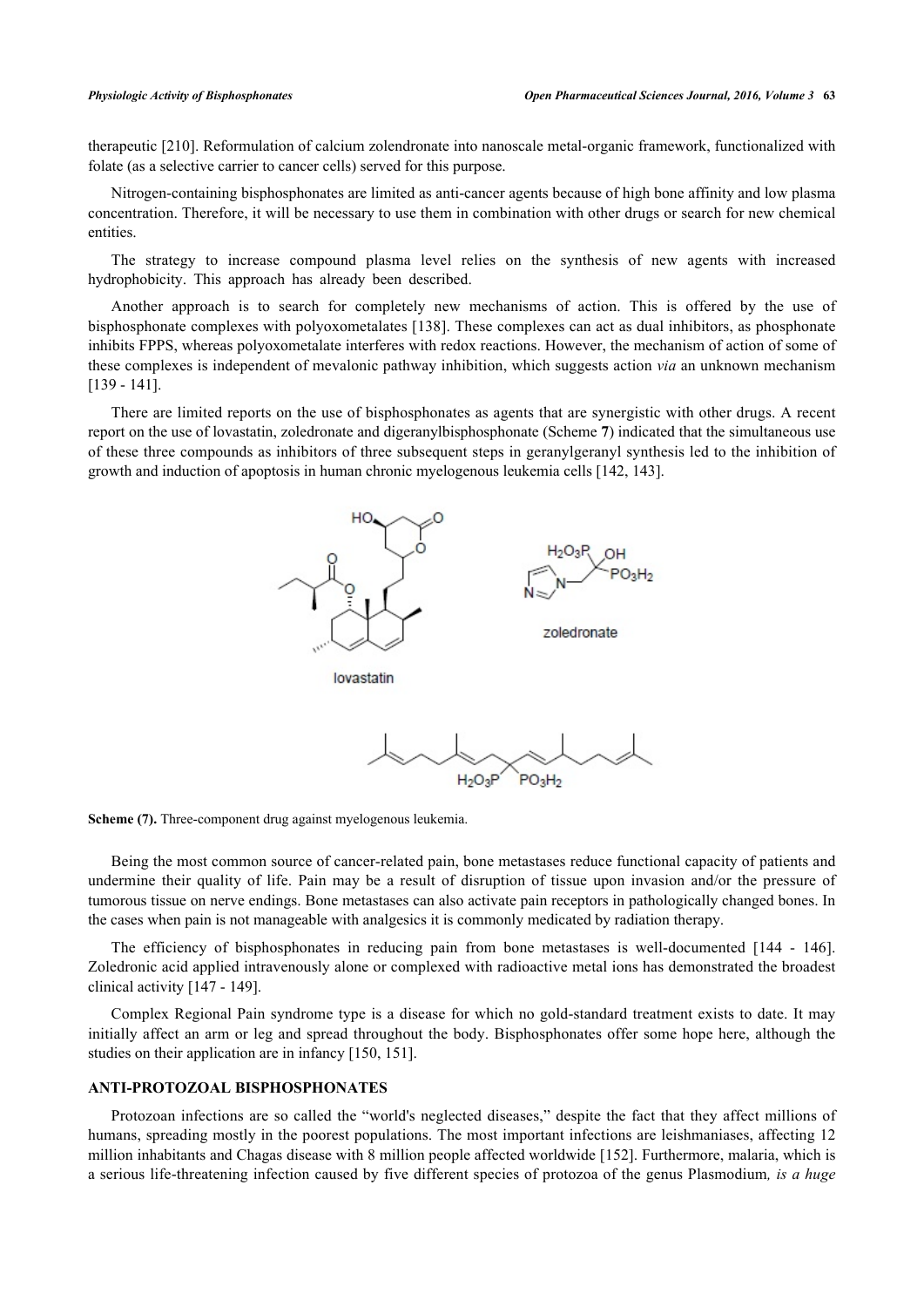# *public health concern* [[153](#page-19-14)]. *According to the WHO report, there were 200 million malaria cases in 2013, with over half a million deaths.*

Protozoan farnesyl pyrophosphate synthase (FPPS) is also a valuable target in the search for drugs against protozoa infections, and consequently, bisphosphonates were quite intensively studied here. The initial efforts had been concentrated on screening the influence of various series of these compounds against groups of parasites, such as *Leishmania*, [\[154](#page-19-15), [155\]](#page-19-16) *Plasmodium*, [\[46](#page-14-5), [154\]](#page-19-15) *Trypanosoma*, [\[154,](#page-19-15) [156,](#page-20-0) [157](#page-20-1)] *Toxoplasma*, [[54,](#page-14-11) [154](#page-19-15), [158](#page-20-2)] *Schistosoma* [\[159](#page-20-3)] and *Cryptosporidium* [\[160](#page-20-4)]. Thus, intensive screening of large libraries of structurally diverse bisphosphonates resulted in selection of the most effective structures and determination of the molecular mechanisms of their activities. Special emphasis have been put on bisphosphonate interactions with protozoan FPPSs and the related enzyme, namely geranylgeranyl phosphate synthase (GGPPS) [\[45,](#page-14-14) [161](#page-20-5) - [167](#page-20-6)]. These studies have also been concentrated on the synthesis of more effective inhibitors, specifically those of increased lipophilicity appeared to be effective (Scheme **[8](#page-8-0)**).

<span id="page-8-0"></span>

**Scheme (8).** Representative anti-protozoal bisphosphonates.

Bisphosphonates also appeared to inhibit other protozoan enzymes, namely hexokinase [\[168\]](#page-20-7) and squalene synthetase [[169](#page-20-8)]. Additionally, their interesting action on protozoan acidosomes, acidic organelles rich in calcium and phosphorus, have been observed [[170\]](#page-20-9). These findings suggest that bisphosphonates might be considered as multi-target drugs.

The soil-dwelling amoeba *Dictyostelium discoideum* is known for its remarkable life cycle, which makes it an ideal model organism to study a range of biological problems, such as the mechanisms of action of both first generation [[171](#page-20-10), [172\]](#page-20-11) and nitrogen-containing bisphosphonates [[173](#page-20-12)]. These studies indicate that bisphosphonates are able to cross peroxisomal membranes before they can exert inhibitory action.

These studies also indicated that this class of compounds might be useful as anti-amoebic agents. This was supported by their inhibitory action towards *Entamoeba histolytica, the* causative agent of amebiasis and *Naegleria fowleria*, a vector of primary amebic meningoencephalitis [\[174](#page-20-13), [175](#page-20-14)]. This was an important finding because the annual number of *E. histolytica* infections throughout the world is estimated to be approximately 50 million.

#### **ANTIBACTERIAL BISPHOSPHONATES**

Antibiotics have always been considered one of the greatest discoveries of the  $20<sup>th</sup>$  century. This is true, but the real interest is in the rise of antibiotic resistance[[176](#page-21-0)]. In the last two decades, multi-drug resistant microorganisms challenged the scientific community into developing new antimicrobial compounds. Isoprenoid biosynthesis is an important target here because isoprenoids are involved in the early steps of bacterial cell-wall biosynthesis. New compounds affecting cell wall biosynthesis are very promising because they could also cause restoration of sensitivity to existing drugs. Therefore, it is not surprising that a huge library of bisphosphonates were tested as inhibitors of Escherichia coli growth, with some of them exhibiting quite promising activities[[177](#page-21-1) - [180](#page-21-2)]. Additionally, they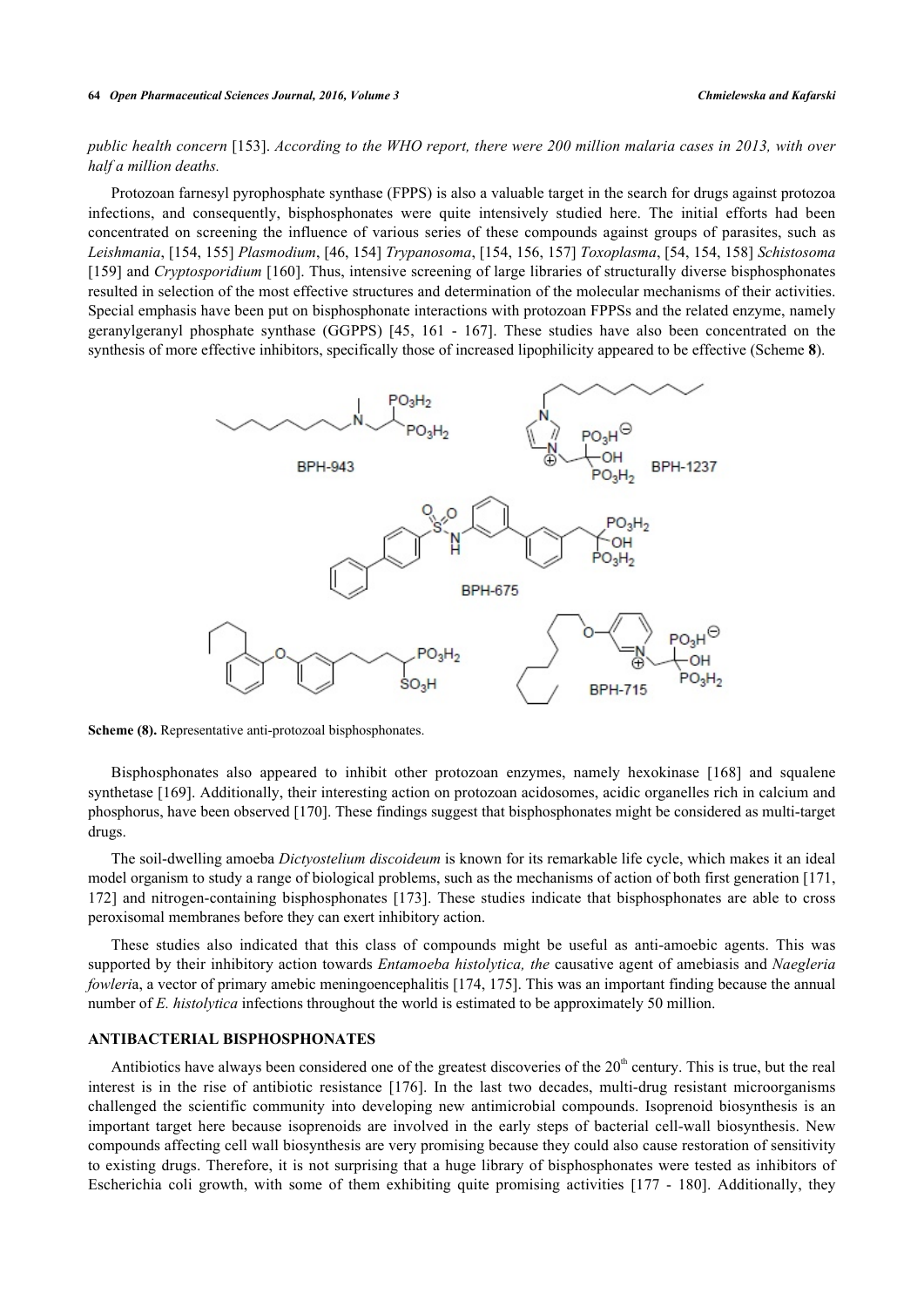appeared to be synergistic with other phosphonate antibiotics, such as fosfomycin.

Some of the bisphosphonates designed as FPPS inhibitors appeared to also inhibit undecaprenyl diphosphate synthase, [\[181,](#page-21-3) [182](#page-21-4)] an enzyme that catalyzes the sequential condensations of a farnesyl pyrophosphate with eight isopentenyl pyro-phosphates, which results in the formation of new cis-double bonds and gives undecaprenyl pyrophosphate, a metabolite serving as a lipid carrier for peptidoglycan formation in the bacterial cell wall. Systematic molecular modeling based on crystallographic studies enabled the definition of structural requirements for its inhibitors [\[183](#page-21-5)].

Finding that two structurally similar bisphosphonates (Scheme**9**) are able to inhibit different *Mycobacterium tuberculosis* enzymes, decaprenyl diphosphate synthase and tuberculosinol synthase, suggest that bisphosphonates could act as multi-targeting agents [\[184\]](#page-21-6). This possibility was confirmed by the ability of one of the inhibitors of undecaprenyl pyrophosphate synthase, shown in Scheme (**[9](#page-9-0)**), to additionally intercalate with DNA [\[185](#page-21-7)].

Other enzymes have also been considered as targets for specific antibacterial agents, namely thymidyltransferase [\[186](#page-21-8)] and δ<sup>1</sup>-pyrroline-5-carboxylate reductase as an inhibitor of *Streptococcus pyogenes*, [\[187\]](#page-21-9) which is the cause of many important human diseases ranging from mild superficial skin infections to life-threatening systemic infections. Additionally, glutamine synthetase could also be a target of a selective anti-tuberculosis agent for use against infections of the musculoskeletal system [[188\]](#page-21-10).

<span id="page-9-0"></span>Preparation of hydroxyphosphonate derivatives of ciprofloxacin and moxifloxacin (representative structure is shown in Scheme **[9](#page-9-0)**) represents a similar concept of combining bone-targeting and antibacterial properties in one molecule [\[189](#page-21-11)].





BPH-629 (see also Scheme 2) inhibitor of tuberculosinyl synthase

**BPH-640** inhibitor of decaprenyl diphosphate synthase

 $O_3H_2$ 

inhibitor of decaprenyl diphosphate synthase intercalator of DNA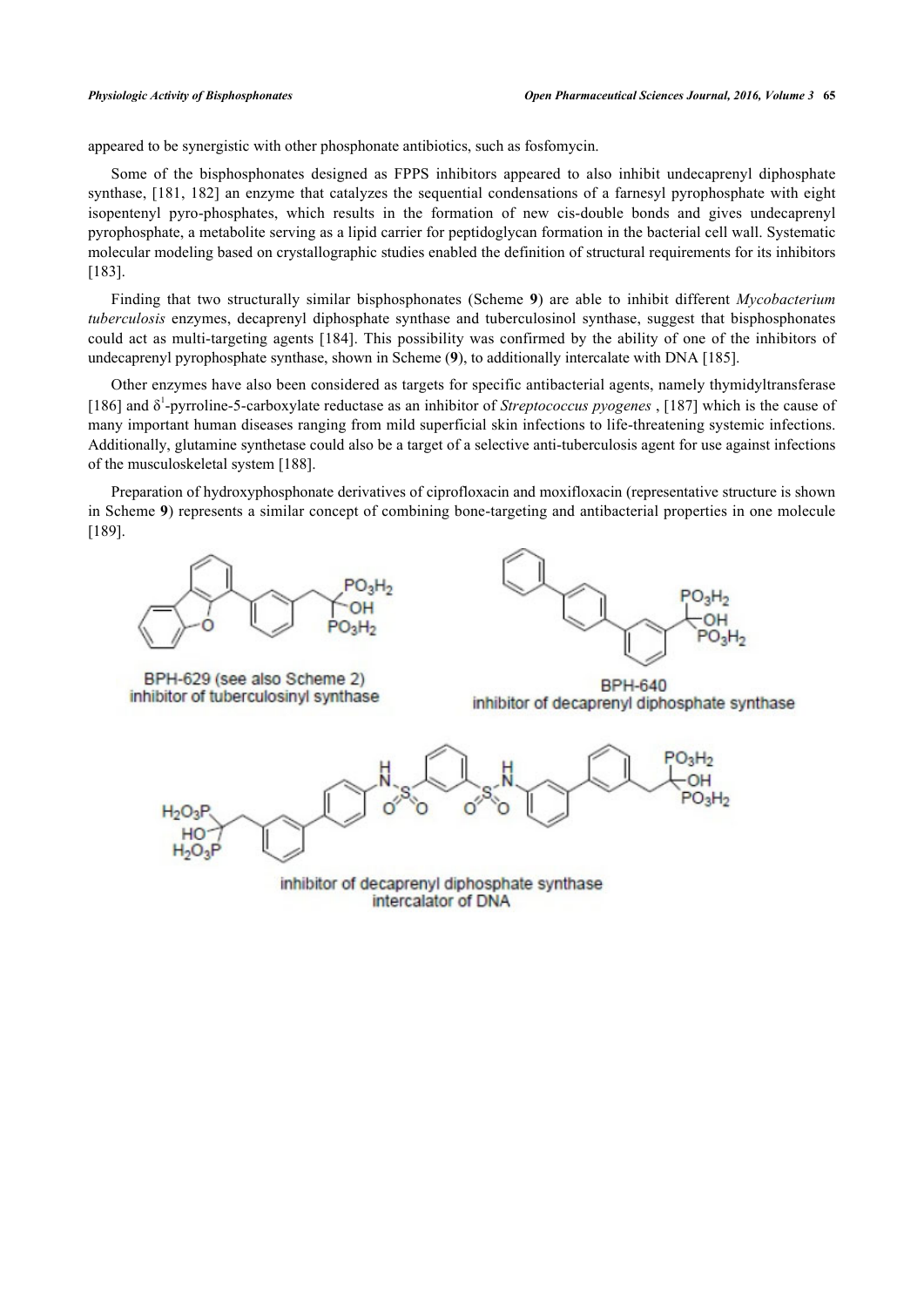

analog of moxifloxacin

**Scheme (9).** Chosen antibacterials.

In summary, the application of bisphosphonates as potential antibacterial agents has been considered very recently, but the number of reports is limited. The design and synthesis of specific chemicals inhibiting target enzymes of chosen microorganisms is a solution.

#### **ANTIVIRAL ACTIVITY**

The finding that keto- and diketo-acids bind to the Mg(II)/Asp domain of HIV integrase in a manner similar to that observed upon their binding with prenyl transferases stimulated interest in possible use of bisphosphonates as its inhibitors [[178](#page-21-12)]. This resulted in the synthesis and evaluation of several inhibitors of this enzyme (Scheme **[10](#page-10-0)**) [\[190](#page-21-13) - [192\]](#page-21-14). However, integrase is a difficult target for the development of efficient anti-HIV drugs. This results from the fact that the compounds of interest have to be transported to the nuclei of infected cells, and polar bisphosphonates cannot be successfully transported.

<span id="page-10-0"></span>There are also selected reports on the action of these compounds on HIV reverse transcriptase (Scheme **[10](#page-10-0)**)[[191](#page-21-15), [193\]](#page-21-16).

inhibitors of HIV integrase:



inhibitors of HIV reverse transcriptase:



**Scheme (10).** Chosen antibacterials.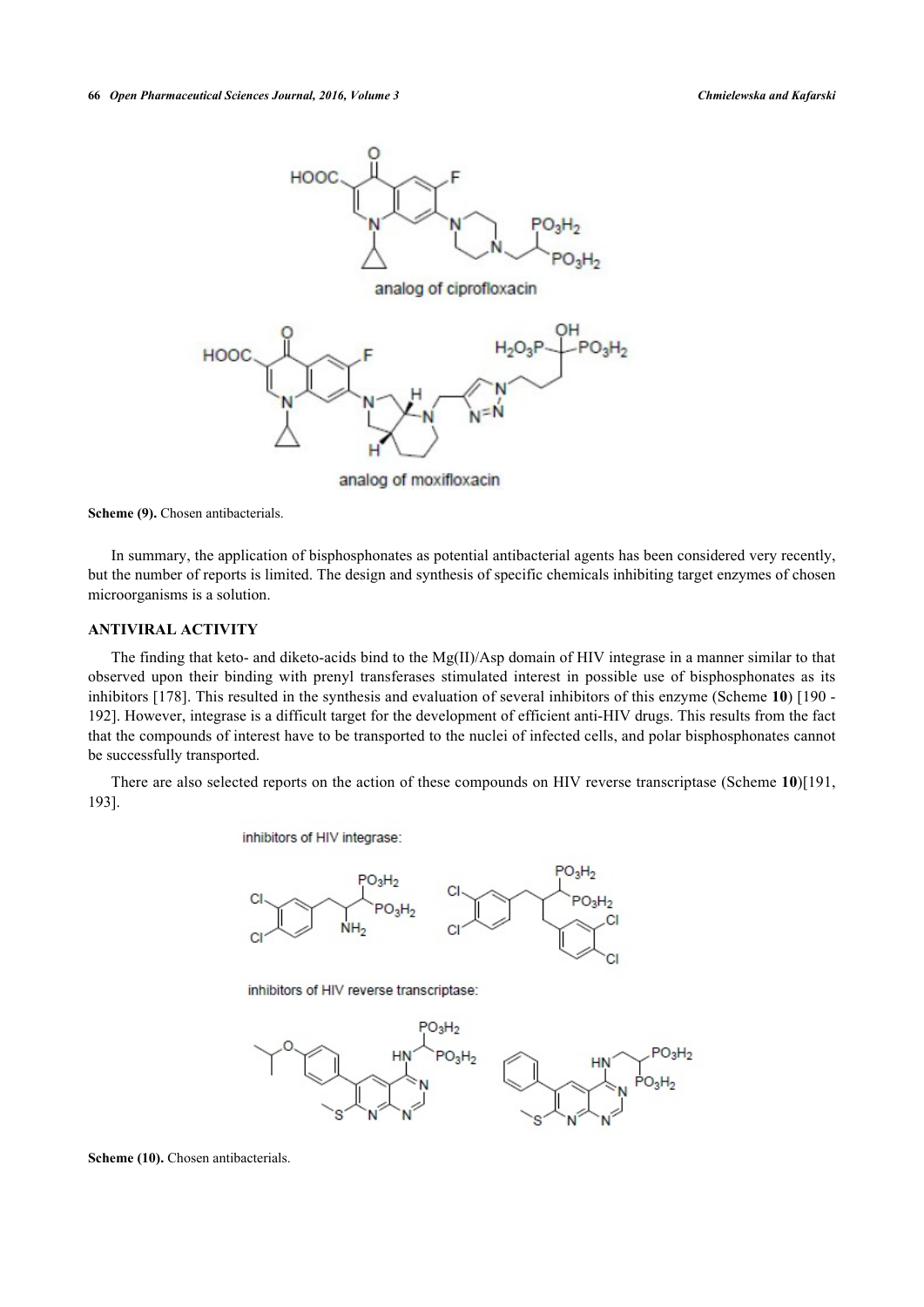In considering the above information, it is not surprising that pamidronate was shown to inhibit influenza virus infections in mice [\[194](#page-21-17)].

# **PLANT GROWTH REGULATORS**

The herbicidal effects of bisphosphonates were first discovered in 1979 according to the patent literature, but this did not attract much attention until 1995 [[195](#page-21-18)]. Their herbicidal action was then intensively studied, and they were the first reported inhibitors of farnesyl pyrophosphate synthetase (FPPS) [[196](#page-22-1), [197](#page-22-2)]. This inhibitory activity was observed when studying bleaching herbicides influencing biosynthesis of caretonoids. Further studies have shown that herbicidal aminomethylene-bisphosphonates may be considered multi-target substances, which was documented by their inhibitory activities towards glutamine synthetase, [[198](#page-22-3), [199](#page-22-4)] 3-deoxy-D-arabinoheptulosonate-7-phosphate (DAHP) synthase,[[200\]](#page-22-5)  $\delta^1$ -pyrroline-5-carboxylate (P5CR) reductase [[201](#page-22-6), [202\]](#page-22-7) and pyrophosphatase [[203](#page-22-8)]. Thus, these compounds may be considered a heterogeneous group of compounds with variable modes of action (Scheme **[11](#page-11-0)**). Quite interestingly, most active compounds contain a halogen atom or atoms in the *N*-aromatic substituent (Scheme **[11](#page-11-0)**).

<span id="page-11-0"></span>Unfortunately, despite their excellent action under laboratory conditions, they have not been introduced to agriculture. Thus, recent and scarce studies on the influence of these compounds on plant growth used bisphosphonates as tools to study the role of isoprenoid biosynthesis [[204](#page-22-9) - [207\]](#page-22-10). These compounds enabled us to determine the high elasticity of the chloroplastic isoprenoid pathway.



compounds enhancing metal ions accumulation by Noccaea caerulescens

**Scheme (11).** Plant growth regulating bisphosphonates.

Alpine pennycress (*Noccaea caerulescens*)is native to the mountains of central and southern Europe. It arrived in Finland at the end of the  $19<sup>th</sup>$  century and is now used as a hyperaccumulator of zinc, cadmium and nickel ions for phytoremediation purposes [[208](#page-22-11)]. The simultaneous use of the water insoluble, extremely effective metal chelator, hydroxyundecylidene-1,1,-bisphosphonic acid (Scheme **[11](#page-11-0)**), and this plant caused a significant increase of the metal sequestering properties of Alpine pennycress [\[209](#page-22-12)].

#### **CONCLUSION**

Bisphosphonates are mostly recognized by their profound effects on bone physiology. They inhibit bone resorption by inducing apoptosis of osteoclasts and thus, preventing age-related bone loss and deterioration of bone microarchitecture. Because some advanced cancers, such as breast or prostate cancer, can spread to the bone, bisphosphonates could modify the process of metastasis. Furthermore, bisphosphonates possess other useful physiologic properties, which make them promising anti-cancer, anti-protozoal, antibacterial and antiviral agents. However, their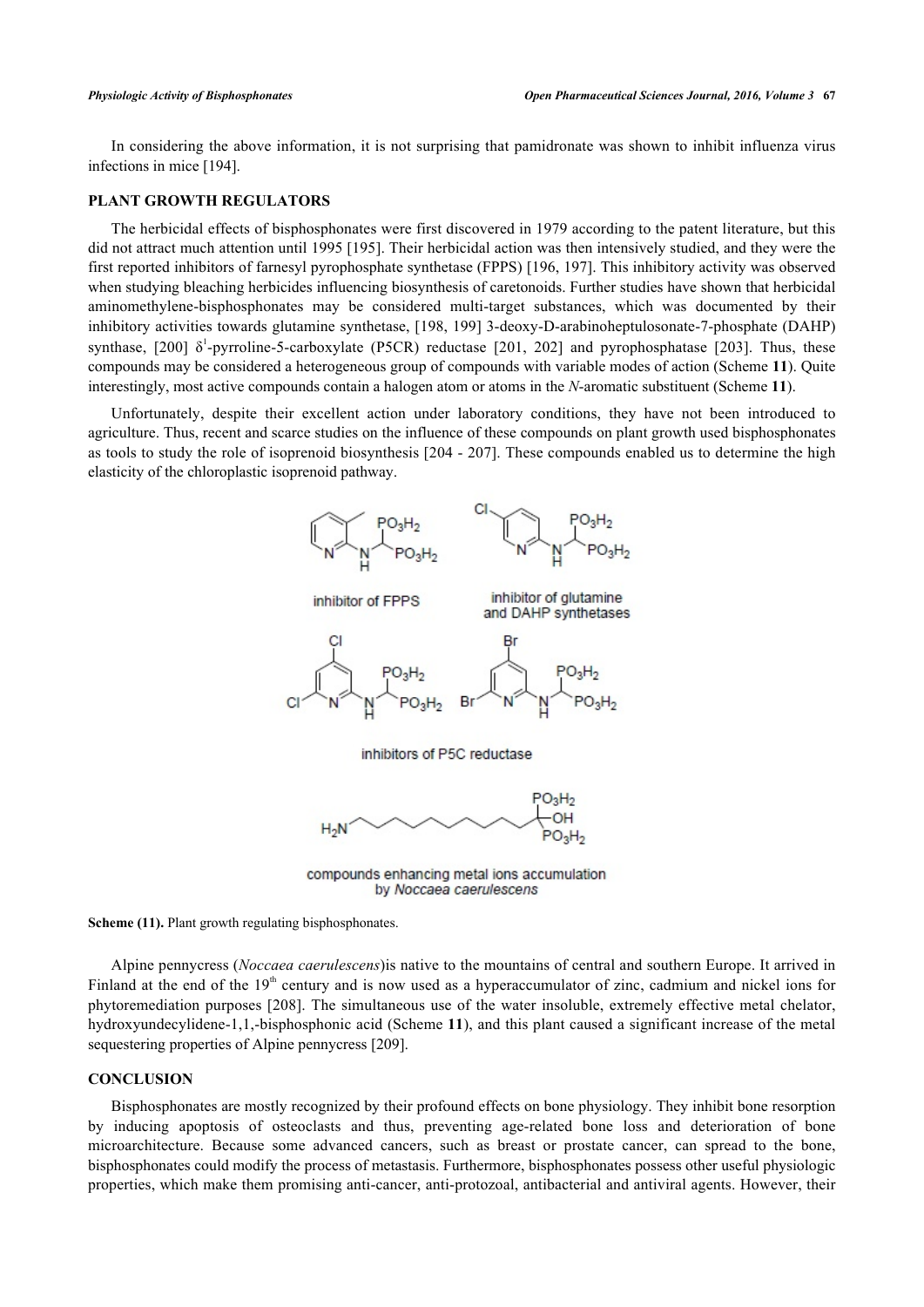#### **68** *Open Pharmaceutical Sciences Journal, 2016, Volume 3 Chmielewska and Kafarski*

high polarity and thus low absorption in humans limit these applications. Therefore, the careful design of their chemical structures devoted to specific applications is required.

# **CONFLICT OF INTEREST**

The authors confirm that this article content has no conflict of interest.

# **ACKNOWLEDGEMENTS**

The work was financed by a statutory activity subsidy from the Polish Ministry of Science and Education for the Faculty of Chemistry of Wrocław University of Technology. Linguistic correction was financed by Wrocław Center of Biotechnology, program The Leading National Research Center (KNOW) for years 2014-2018.

# **REFERENCES**

- <span id="page-12-0"></span>[1] Petroianu GA. Pharmacist Theodor Salzer (1833-1900) and the discovery of bisphosphonates. Pharmazie 2011; 66(10): 804-7. [PMID: [22026164\]](http://www.ncbi.nlm.nih.gov/pubmed/22026164)
- <span id="page-12-1"></span>[2] Gałęzowska J, Gumienna-Kontecka E. Phosphonates, their complexes and bio-applications: a spectrum of surprising diversity. Coord Chem Rev 2012; 256(1-2): 105-24. [\[http://dx.doi.org/10.1016/j.ccr.2011.07.002\]](http://dx.doi.org/10.1016/j.ccr.2011.07.002)
- <span id="page-12-2"></span>[3] Studnik H, Liebsch S, Forlani G, Wieczorek D, Kafarski P, Lipok J. Amino polyphosphonates - chemical features and practical uses, environmental durability and biodegradation. N Biotechnol 2015; 32(1): 1-6. [\[http://dx.doi.org/10.1016/j.nbt.2014.06.007](http://dx.doi.org/10.1016/j.nbt.2014.06.007)] [PMID: [25086362\]](http://www.ncbi.nlm.nih.gov/pubmed/25086362)
- <span id="page-12-3"></span>[4] Russell RG. Bisphosphonates: the first 40 years. Bone 2011; 49(1): 2-19. [\[http://dx.doi.org/10.1016/j.bone.2011.04.022\]](http://dx.doi.org/10.1016/j.bone.2011.04.022) [PMID: [21555003](http://www.ncbi.nlm.nih.gov/pubmed/21555003)]
- <span id="page-12-8"></span>[5] Ebetino FH, Hogan AM, Sun S, *et al.* The relationship between the chemistry and biological activity of the bisphosphonates. Bone 2011;  $49(1) \cdot 20 - 33$ [\[http://dx.doi.org/10.1016/j.bone.2011.03.774\]](http://dx.doi.org/10.1016/j.bone.2011.03.774) [PMID: [21497677](http://www.ncbi.nlm.nih.gov/pubmed/21497677)]
- [6] Cakarer S, Selvi F, Keskin C. Bisphosphonates and Bone. In: Al-Aubaidi Z, Ed. Orthopedic Surgery. Croatia: InTech Rijeka 2012. [\[http://dx.doi.org/10.5772/26333\]](http://dx.doi.org/10.5772/26333)
- [7] Widler L, Jahnke W, Green JR. The chemistry of bisphosphonates: from antiscaling agents to clinical therapeutics. Anticancer Agents Med Chem 2012; 12(2): 95-101. [\[http://dx.doi.org/10.2174/187152012799014959\]](http://dx.doi.org/10.2174/187152012799014959) [PMID: [21864230](http://www.ncbi.nlm.nih.gov/pubmed/21864230)]
- [8] Lozano-Calderon SA, Colman MW, Raskin KA, Hornicek FJ, Gebhardt M. Use of bisphosphonates in orthopedic surgery: pearls and pitfalls. Orthop Clin North Am 2014; 45(3): 403-16. [\[http://dx.doi.org/10.1016/j.ocl.2014.03.006\]](http://dx.doi.org/10.1016/j.ocl.2014.03.006) [PMID: [24975766](http://www.ncbi.nlm.nih.gov/pubmed/24975766)]
- [9] Pazianas M, van der Geest S, Miller P. Bisphosphonates and bone quality. Bonekey Rep 2014; 3(529): 529. [PMID: [24876930\]](http://www.ncbi.nlm.nih.gov/pubmed/24876930)
- [10] Xue D, Li F, Chen G, Yan S. Pan. Do bisphosphonates affect bone healing? A meta-analysis of randomized controlled trials. J Orthop Surg 2014; 9(45): 1-7.
- [11] Xu XL, Gou WL, Wang AY, *et al.* Basic research and clinical applications of bisphosphonates in bone disease: what have we learned over the last 40 years? J Transl Med 2013; 11(11)(303): 1-8.
- [12] Heng C, Badner VM, Vakkas TG, Johnson R, Yeo Y. Bisphosphonate-related osteonecrosis of the jaw in patients with osteoporosis. Am Fam Physician 2012; 85(12): 1134-41. [PMID: [22962894\]](http://www.ncbi.nlm.nih.gov/pubmed/22962894)
- [13] Anagha PP, Sen S. The efficacy of bisphosphonates in preventing aromatase inhibitor induced bone loss for postmenopausal women with early breast cancer: a systematic review and meta-analysis. J Oncol 2014; 2014: 625060. [\[http://dx.doi.org/10.1155/2014/625060](http://dx.doi.org/10.1155/2014/625060)] [PMID: [24795759\]](http://www.ncbi.nlm.nih.gov/pubmed/24795759)
- <span id="page-12-4"></span>[14] Moore SN, Tanner SB, Schoenecker JG. Bisphosphonates: from softening water to treating PXE. Cell Cycle 2015; 14(9): 1354-5. [\[http://dx.doi.org/10.1080/15384101.2015.1024585\]](http://dx.doi.org/10.1080/15384101.2015.1024585) [PMID: [25894689](http://www.ncbi.nlm.nih.gov/pubmed/25894689)]
- <span id="page-12-5"></span>[15] Johnell O, Kanis JA. An estimate of the worldwide prevalence and disability associated with osteoporotic fractures. Osteoporos Int 2006; 17(12): 1726-33. [\[http://dx.doi.org/10.1007/s00198-006-0172-4\]](http://dx.doi.org/10.1007/s00198-006-0172-4) [PMID: [16983459](http://www.ncbi.nlm.nih.gov/pubmed/16983459)]
- <span id="page-12-6"></span>[16] Kennel KA, Drake MT. Adverse effects of bisphosphonates: implications for osteoporosis management. Mayo Clin Proc 2009; 84(7): 632-7. [\[http://dx.doi.org/10.1016/S0025-6196\(11\)60752-0\]](http://dx.doi.org/10.1016/S0025-6196(11)60752-0) [PMID: [19567717](http://www.ncbi.nlm.nih.gov/pubmed/19567717)]
- <span id="page-12-7"></span>[17] Russell RG, Xia Z, Dunford JE, *et al.* Bisphosphonates: an update on mechanisms of action and how these relate to clinical efficacy. Ann NY Acad Sci 2007; 1117: 209-57. [\[http://dx.doi.org/10.1196/annals.1402.089](http://dx.doi.org/10.1196/annals.1402.089)] [PMID: [18056045\]](http://www.ncbi.nlm.nih.gov/pubmed/18056045)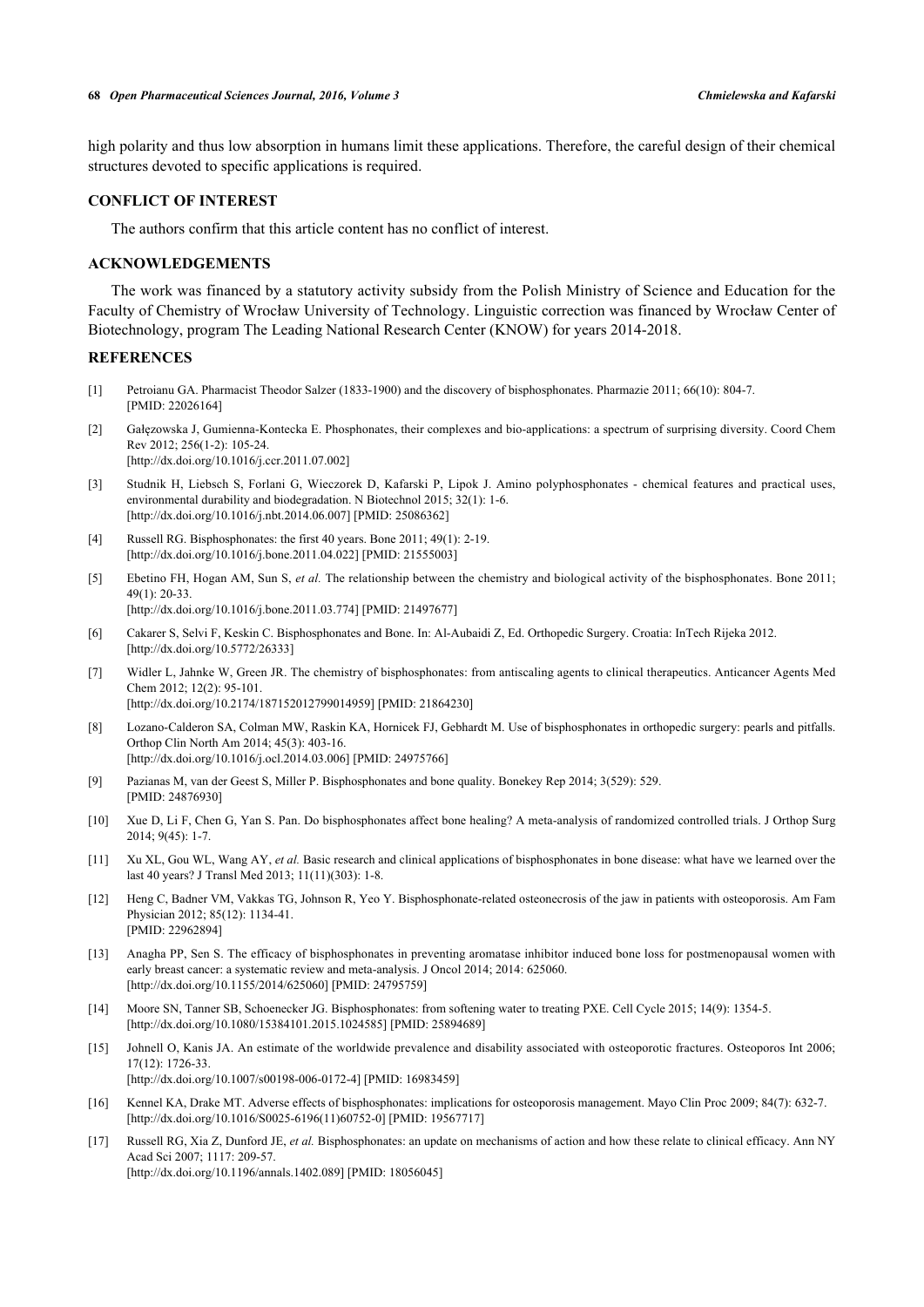- <span id="page-13-0"></span>[18] Black DM, Bauer DC, Schwartz AV, Cummings SR, Rosen CJ. Continuing bisphosphonate treatment for osteoporosis-for whom and for how long? N Engl J Med 2012; 366(22): 2051-3. [\[http://dx.doi.org/10.1056/NEJMp1202623\]](http://dx.doi.org/10.1056/NEJMp1202623) [PMID: [22571169](http://www.ncbi.nlm.nih.gov/pubmed/22571169)]
- [19] McClung M, Harris ST, Miller PD, *et al.* Bisphosphonate therapy for osteoporosis: benefits, risks, and drug holiday. Am J Med 2013; 126(1): 13-20. [\[http://dx.doi.org/10.1016/j.amjmed.2012.06.023\]](http://dx.doi.org/10.1016/j.amjmed.2012.06.023) [PMID: [23177553](http://www.ncbi.nlm.nih.gov/pubmed/23177553)]
- <span id="page-13-1"></span>[20] Molvik H, Khan W. Bisphosphonates and their influence on fracture healing: a systematic review. Osteoporos Int 2015; 26(4): 1251-60. [\[http://dx.doi.org/10.1007/s00198-014-3007-8\]](http://dx.doi.org/10.1007/s00198-014-3007-8) [PMID: [25572046](http://www.ncbi.nlm.nih.gov/pubmed/25572046)]
- <span id="page-13-2"></span>[21] Rasmusson L, Abtahi J. Associated Osteonecrosis of the Jaw: An Update on Pathophysiology, Risk Factors, and Treatment. Int J Dent 2014; 1-9. ID 471035
- <span id="page-13-3"></span>[22] Kavanagh KL, Dunford JE, Bunkoczi G, Russell RG, Oppermann U. The crystal structure of human geranylgeranyl pyrophosphate synthase reveals a novel hexameric arrangement and inhibitory product binding. J Biol Chem 2006; 281(31): 22004-12. [\[http://dx.doi.org/10.1074/jbc.M602603200\]](http://dx.doi.org/10.1074/jbc.M602603200) [PMID: [16698791](http://www.ncbi.nlm.nih.gov/pubmed/16698791)]
- [23] Evdokimov A, Pokross M, Barnett BL, *et al.* Human farnesyl diphosphate synthase crystal structures with active and inactive bisphosphonates. Bone 2006; 38(31): 49-1. [\[http://dx.doi.org/10.1016/j.bone.2005.12.041\]](http://dx.doi.org/10.1016/j.bone.2005.12.041)
- <span id="page-13-4"></span>[24] Rondeau JM, Bitsch F, Bourgier E, *et al.* Structural basis for the exceptional *in vivo* efficacy of bisphosphonate drugs. Chem Med Chem 2006; 1(2): 267-73. [\[http://dx.doi.org/10.1002/cmdc.200500059](http://dx.doi.org/10.1002/cmdc.200500059)] [PMID: [16892359\]](http://www.ncbi.nlm.nih.gov/pubmed/16892359)
- <span id="page-13-5"></span>[25] Guo RT, Cao R, Liang PH, *et al.* Bisphosphonates target multiple sites in both *cis* and *trans*-prenyltransferases. Proc Natl Acad Sci USA 2007; 104(24): 10022-7. [\[http://dx.doi.org/10.1073/pnas.0702254104](http://dx.doi.org/10.1073/pnas.0702254104)] [PMID: [17535895](http://www.ncbi.nlm.nih.gov/pubmed/17535895)]
- [26] Park J, Lin YS, Tsantrizos YS, Berghuis AM. Structure of human farnesyl pyrophosphate synthase in complex with an aminopyridine bisphosphonate and two molecules of inorganic phosphate. Acta Crystallogr F Struct Biol Commun 2014; 70(Pt 3): 299-304. [\[http://dx.doi.org/10.1107/S2053230X14002106](http://dx.doi.org/10.1107/S2053230X14002106)] [PMID: [24598914\]](http://www.ncbi.nlm.nih.gov/pubmed/24598914)
- <span id="page-13-6"></span>[27] Ohno K, Mori K, Orita M, Takeuchi M. Computational insights into binding of bisphosphates to farnesyl pyrophosphate synthase. Curr Med Chem 2011; 18(2): 220-33. [\[http://dx.doi.org/10.2174/092986711794088335\]](http://dx.doi.org/10.2174/092986711794088335) [PMID: [21110804](http://www.ncbi.nlm.nih.gov/pubmed/21110804)]
- [28] Kawasaki Y, Sekiguchi M, Kawasaki M, Hirakura Y. Thermodynamic evaluation of the binding of bisphosphonates to human farnesyl pyrophosphate synthase. Chem Pharm Bull (Tokyo) 2014; 62(1): 77-83. [\[http://dx.doi.org/10.1248/cpb.c13-00710\]](http://dx.doi.org/10.1248/cpb.c13-00710) [PMID: [24172032](http://www.ncbi.nlm.nih.gov/pubmed/24172032)]
- [29] Sun S, McKenna CE. Farnesyl pyrophosphate synthase modulators: a patent review (2006 2010). Expert Opin Ther Pat 2011; 21(9): 1433-51. [\[http://dx.doi.org/10.1517/13543776.2011.593511\]](http://dx.doi.org/10.1517/13543776.2011.593511) [PMID: [21702715](http://www.ncbi.nlm.nih.gov/pubmed/21702715)]
- <span id="page-13-11"></span>[30] Park J, Lin YS, De Schutter JW, Tsantrizos YS, Berghuis AM. Ternary complex structures of human farnesyl pyrophosphate synthase bound with a novel inhibitor and secondary ligands provide insights into the molecular details of the enzyme's active site closure. BMC Struct Biol 2012; 12(32): 32. [\[http://dx.doi.org/10.1186/1472-6807-12-32\]](http://dx.doi.org/10.1186/1472-6807-12-32) [PMID: [23234314](http://www.ncbi.nlm.nih.gov/pubmed/23234314)]
- <span id="page-13-12"></span>[31] De Schutter JW, Shaw J, Lin YS, Tsantrizos YS. Design of potent bisphosphonate inhibitors of the human farnesyl pyrophosphate synthase *via* targeted interactions with the active site 'capping' phenyls. Bioorg Med Chem 2012; 20(18): 5583-91. [\[http://dx.doi.org/10.1016/j.bmc.2012.07.019\]](http://dx.doi.org/10.1016/j.bmc.2012.07.019) [PMID: [22884353](http://www.ncbi.nlm.nih.gov/pubmed/22884353)]
- <span id="page-13-10"></span>[32] Lindert S, Zhu W, Liu YL, Pang R, Oldfield E, McCammon JA. Farnesyl diphosphate synthase inhibitors from *in silico* screening. Chem Biol Drug Des 2013; 81(6): 742-8. [\[http://dx.doi.org/10.1111/cbdd.12121](http://dx.doi.org/10.1111/cbdd.12121)] [PMID: [23421555\]](http://www.ncbi.nlm.nih.gov/pubmed/23421555)
- [33] Leung CY, Park J, De Schutter JW, Sebag M, Berghuis AM, Tsantrizos YS. Thienopyrimidine bisphosphonate (ThPBP) inhibitors of the human farnesyl pyrophosphate synthase: optimization and characterization of the mode of inhibition. J Med Chem 2013; 56(20): 7939-50. [\[http://dx.doi.org/10.1021/jm400946f\]](http://dx.doi.org/10.1021/jm400946f) [PMID: [23998921](http://www.ncbi.nlm.nih.gov/pubmed/23998921)]
- [34] Jahnke W, Rondeau JM, Cotesta S, *et al.* Allosteric non-bisphosphonate FPPS inhibitors identified by fragment-based discovery. Nat Chem Biol 2010; 6(9): 660-6. [\[http://dx.doi.org/10.1038/nchembio.421](http://dx.doi.org/10.1038/nchembio.421)] [PMID: [20711197\]](http://www.ncbi.nlm.nih.gov/pubmed/20711197)
- <span id="page-13-7"></span>[35] Durrant JD, Cao R, Gorfe AA, *et al.* Non-bisphosphonate inhibitors of isoprenoid biosynthesis identified *via* computer-aided drug design. Chem Biol Drug Des 2011; 78(3): 323-32. [\[http://dx.doi.org/10.1111/j.1747-0285.2011.01164.x\]](http://dx.doi.org/10.1111/j.1747-0285.2011.01164.x) [PMID: [21696546](http://www.ncbi.nlm.nih.gov/pubmed/21696546)]
- <span id="page-13-8"></span>[36] Fernández D, Ortega-Castro J, Frau J. Human farnesyl pyrophosphate synthase inhibition by nitrogen bisphosphonates: a 3D-QSAR study. J Comput Aided Mol Des 2013; 27(8): 739-54. [\[http://dx.doi.org/10.1007/s10822-013-9674-2\]](http://dx.doi.org/10.1007/s10822-013-9674-2) [PMID: [23979193](http://www.ncbi.nlm.nih.gov/pubmed/23979193)]
- <span id="page-13-9"></span>[37] Ferrer-Casal M, Li C, Galizzi M, *et al.* New insights into molecular recognition of 1,1-bisphosphonic acids by farnesyl diphosphate synthase.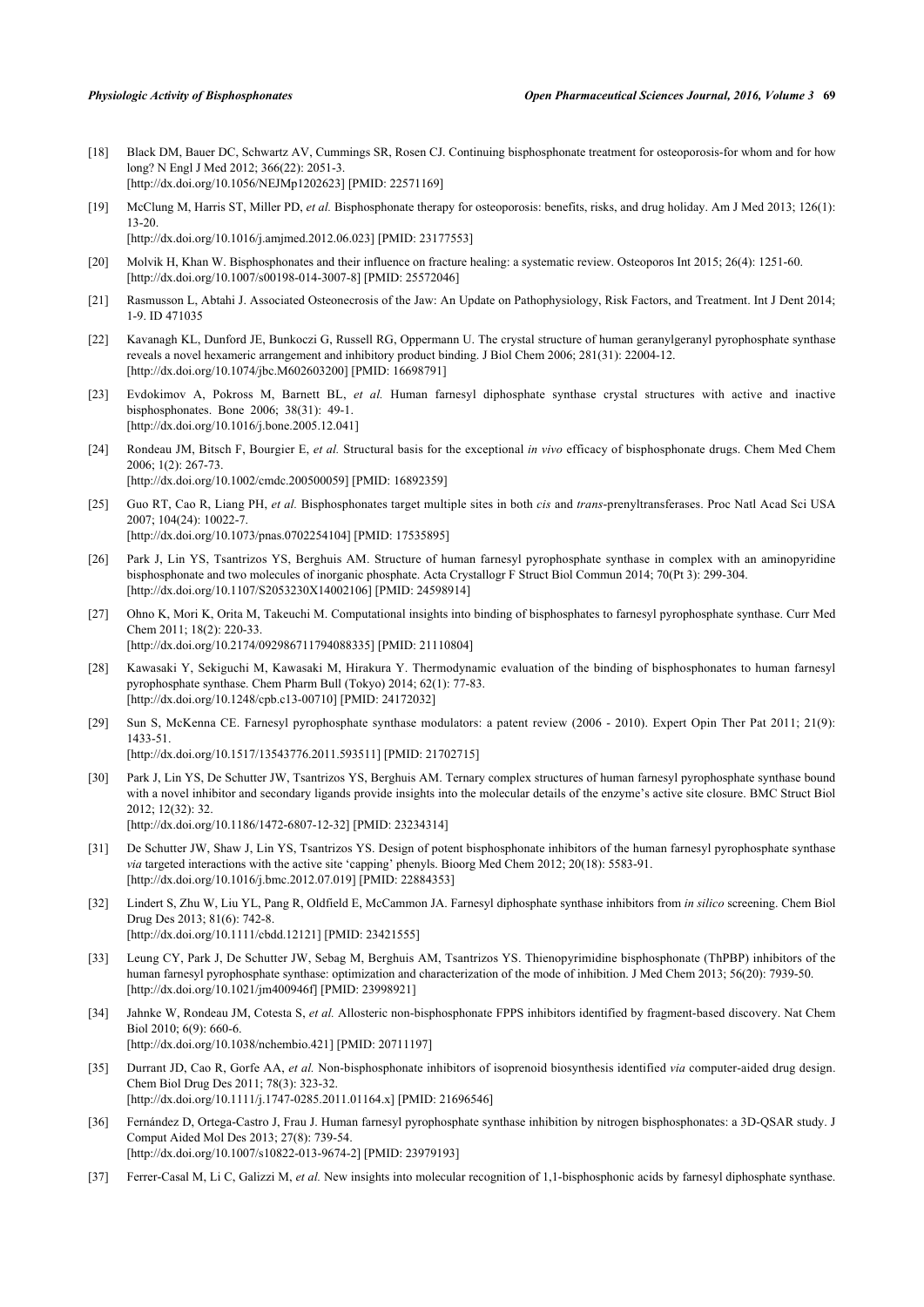Bioorg Med Chem 2014; 22(1): 398-405. [\[http://dx.doi.org/10.1016/j.bmc.2013.11.010\]](http://dx.doi.org/10.1016/j.bmc.2013.11.010) [PMID: [24300918](http://www.ncbi.nlm.nih.gov/pubmed/24300918)]

- <span id="page-14-0"></span>[38] McKenna CE, Kashemirov BA, Błazewska KM, *et al.* Synthesis, chiral high performance liquid chromatographic resolution and enantiospecific activity of a potent new geranylgeranyl transferase inhibitor, 2-hydroxy-3-imidazo[1,2-a]pyridin-3-yl-2-phosphonopropionic acid. J Med Chem 2010; 53(9): 3454-64. [\[http://dx.doi.org/10.1021/jm900232u](http://dx.doi.org/10.1021/jm900232u)] [PMID: [20394422\]](http://www.ncbi.nlm.nih.gov/pubmed/20394422)
- [39] Błażewska KM, Ni F, Haiges R, *et al.* Synthesis, stereochemistry and SAR of a series of minodronate analogues as RGGT inhibitors. Eur J Med Chem 2011; 46(10): 4820-6. [\[http://dx.doi.org/10.1016/j.ejmech.2011.04.063](http://dx.doi.org/10.1016/j.ejmech.2011.04.063)] [PMID: [21889236\]](http://www.ncbi.nlm.nih.gov/pubmed/21889236)
- <span id="page-14-1"></span>[40] Stewart A, Baron R, Marma MS, *et al.* Structure activity relationships of phosphonocarboxylate inhibitors of rab geranylgeranyl transferase. Bone 2008; 42(Suppl. 1): 86-7. [\[http://dx.doi.org/10.1016/j.bone.2007.12.163\]](http://dx.doi.org/10.1016/j.bone.2007.12.163)
- <span id="page-14-2"></span>[41] Coxon FP, Joachimiak L, Najumudeen AK, *et al.* Synthesis and characterization of novel phosphonocarboxylate inhibitors of RGGT. Eur J Med Chem 2014; 84: 77-89. [\[http://dx.doi.org/10.1016/j.ejmech.2014.06.062](http://dx.doi.org/10.1016/j.ejmech.2014.06.062)] [PMID: [25016230\]](http://www.ncbi.nlm.nih.gov/pubmed/25016230)
- <span id="page-14-3"></span>[42] Shipman CM, Croucher PI, Russell RG, Helfrich MH, Rogers MJ. The bisphosphonate incadronate (YM175) causes apoptosis of human myeloma cells *in vitro* by inhibiting the mevalonate pathway. Cancer Res 1998; 58(23): 5294-7. [PMID: [9850051\]](http://www.ncbi.nlm.nih.gov/pubmed/9850051)
- <span id="page-14-4"></span>[43] Mukkamala D, No JH, Cass LM, Chang TK, Oldfield E. Bisphosphonate inhibition of a Plasmodium farnesyl diphosphate synthase and a general method for predicting cell-based activity from enzyme data. J Med Chem 2008; 51(24): 7827-33. [\[http://dx.doi.org/10.1021/jm8009074](http://dx.doi.org/10.1021/jm8009074)] [PMID: [19053772\]](http://www.ncbi.nlm.nih.gov/pubmed/19053772)
- [44] K-M Chen C, Hudock MP, Zhang Y, *et al.* Inhibition of geranylgeranyl diphosphate synthase by bisphosphonates: a crystallographic and computational investigation. J Med Chem 2008; 51(18): 5594-607. [\[http://dx.doi.org/10.1021/jm800325y](http://dx.doi.org/10.1021/jm800325y)] [PMID: [18800762\]](http://www.ncbi.nlm.nih.gov/pubmed/18800762)
- <span id="page-14-14"></span>[45] Gao J, Chu X, Qiu Y, *et al.* Discovery of potent inhibitor for farnesyl pyrophosphate synthase in the mevalonate pathway. Chem Commun (Camb) 2010; 46(29): 5340-2. [\[http://dx.doi.org/10.1039/c0cc00992j\]](http://dx.doi.org/10.1039/c0cc00992j) [PMID: [20544107](http://www.ncbi.nlm.nih.gov/pubmed/20544107)]
- <span id="page-14-5"></span>[46] No JH, de Macedo Dossin F, Zhang Y, *et al.* Lipophilic analogs of zoledronate and risedronate inhibit Plasmodium geranylgeranyl diphosphate synthase (GGPPS) and exhibit potent antimalarial activity. Proc Natl Acad Sci USA 2012; 109(11): 4058-63. [\[http://dx.doi.org/10.1073/pnas.1118215109](http://dx.doi.org/10.1073/pnas.1118215109)] [PMID: [22392982](http://www.ncbi.nlm.nih.gov/pubmed/22392982)]
- <span id="page-14-6"></span>[47] Liu YL, Cao R, Wang Y, Oldfield E. Farnesyl diphosphate synthase inhibitors with unique ligand-binding geometries. ACS Med Chem Lett 2015; 6(3): 349-54. [\[http://dx.doi.org/10.1021/ml500528x](http://dx.doi.org/10.1021/ml500528x)] [PMID: [25815158\]](http://www.ncbi.nlm.nih.gov/pubmed/25815158)
- <span id="page-14-7"></span>[48] Marma MS, Xia Z, Stewart C, *et al.* Synthesis and biological evaluation of α-halogenated bisphosphonate and phosphonocarboxylate analogues of risedronate. J Med Chem 2007; 50(24): 5967-75. [\[http://dx.doi.org/10.1021/jm0702884](http://dx.doi.org/10.1021/jm0702884)] [PMID: [17975902\]](http://www.ncbi.nlm.nih.gov/pubmed/17975902)
- <span id="page-14-8"></span>[49] Goldeman W, Nasulewicz-Goldeman A. Synthesis and antiproliferative activity of aromatic and aliphatic bis[aminomethylidene(bisphosphonic)] acids. Bioorg Med Chem Lett 2014; 24(15): 3475-9. [\[http://dx.doi.org/10.1016/j.bmcl.2014.05.071](http://dx.doi.org/10.1016/j.bmcl.2014.05.071)] [PMID: [24928399\]](http://www.ncbi.nlm.nih.gov/pubmed/24928399)
- [50] Goldeman W, Nasulewicz-Goldeman A. Synthesis and biological evaluation of aminomethylidenebisphosphonic derivatives of βarylethylamines. Tetrahedron 2015; 71(21): 3282-9. [\[http://dx.doi.org/10.1016/j.tet.2015.03.112](http://dx.doi.org/10.1016/j.tet.2015.03.112)]
- [51] Chmielewska E, Mazur Z, Kempińska K, *et al.* N-Arylaminomethylenebisphosphonates bearing fluorine atoms: synthesis and antiosteoporotic activity. Phosphorus Silicon Sulfur Relat Elemen 2015; 190(12): 2164-72. [\[http://dx.doi.org/10.1080/10426507.2015.1085046\]](http://dx.doi.org/10.1080/10426507.2015.1085046)
- <span id="page-14-9"></span>[52] Chmielewska E, Kempińska K, Wietrzyk J, *et al.* Novel bisphosphonates and their use. International Patent Application WO2015159153, 2015.
- <span id="page-14-10"></span>[53] Zhang Y, Cao R, Yin F, *et al.* Lipophilic pyridinium bisphosphonates: potent gammadelta T cell stimulators. Angew Chem Int Ed Engl 2010; 49(6): 1136-8.
	- [\[http://dx.doi.org/10.1002/anie.200905933](http://dx.doi.org/10.1002/anie.200905933)] [PMID: [20039246\]](http://www.ncbi.nlm.nih.gov/pubmed/20039246)
- <span id="page-14-11"></span>[54] Zhang Y, Cao R, Yin F, *et al.* Lipophilic bisphosphonates as dual farnesyl/geranylgeranyl diphosphate synthase inhibitors: an X-ray and NMR investigation. J Am Chem Soc 2009; 131(14): 5153-62. [\[http://dx.doi.org/10.1021/ja808285e](http://dx.doi.org/10.1021/ja808285e)] [PMID: [19309137\]](http://www.ncbi.nlm.nih.gov/pubmed/19309137)
- <span id="page-14-12"></span>[55] Bortolini O, Fantin G, Fogagnolo M, *et al.* Synthesis, characterization and biological activity of hydroxyl-bisphosphonic analogs of bile acids. Eur J Med Chem 2012; 52: 221-9. [\[http://dx.doi.org/10.1016/j.ejmech.2012.03.020](http://dx.doi.org/10.1016/j.ejmech.2012.03.020)] [PMID: [22483634\]](http://www.ncbi.nlm.nih.gov/pubmed/22483634)
- <span id="page-14-13"></span>[56] Vepsäläinen JJ. Bisphosphonate prodrugs. Curr Med Chem 2002; 9(12): 1201-8. [\[http://dx.doi.org/10.2174/0929867023369998\]](http://dx.doi.org/10.2174/0929867023369998) [PMID: [12052172](http://www.ncbi.nlm.nih.gov/pubmed/12052172)]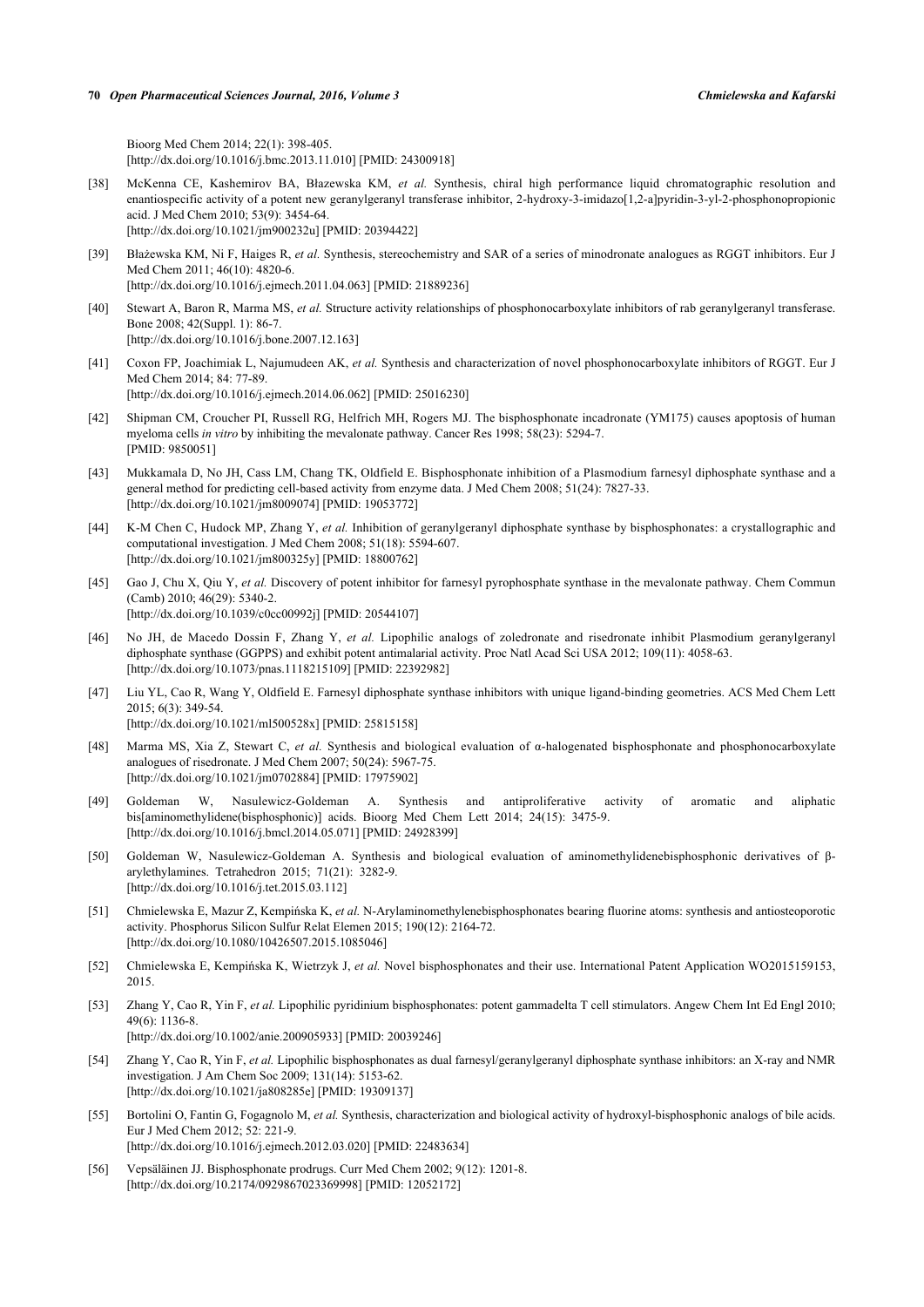- [57] Niemi R, Vepsäläinen J, Järvinen T, Järvinen T. Bisphosphonate prodrugs: synthesis and *in vitro* evaluation of novel acyloxyalkyl esters of clodronic acid. J Med Chem 1999; 42(24): 5053-8. [\[http://dx.doi.org/10.1021/jm991109o](http://dx.doi.org/10.1021/jm991109o)] [PMID: [10585214\]](http://www.ncbi.nlm.nih.gov/pubmed/10585214)
- [58] Ledoux D, Hamma-Kourbali Y, Di Benedetto M, *et al.* A new dimethyl ester bisphosphonate inhibits angiogenesis and growth of human epidermoid carcinoma xenograft in nude mice. Anticancer Drugs 2006; 17(4): 479-85. [\[http://dx.doi.org/10.1097/01.cad.0000198909.52701.0f\]](http://dx.doi.org/10.1097/01.cad.0000198909.52701.0f) [PMID: [16550007](http://www.ncbi.nlm.nih.gov/pubmed/16550007)]
- [59] Monteil M, Migianu-Griffoni E, Sainte-Catherine O, Di Benedetto M, Lecouvey M. Bisphosphonate prodrugs: synthesis and biological evaluation in HuH7 hepatocarcinoma cells. Eur J Med Chem 2014; 77: 56-64. [\[http://dx.doi.org/10.1016/j.ejmech.2014.02.054](http://dx.doi.org/10.1016/j.ejmech.2014.02.054)] [PMID: [24607589\]](http://www.ncbi.nlm.nih.gov/pubmed/24607589)
- <span id="page-15-0"></span>[60] Joachimiak Ł, Janczewski Ł, Ciekot J, Boratyński J, Błażewska K. Applying the prodrug strategy to α-phosphonocarboxylate inhibitors of Rab GGTase--synthesis and stability studies. Org Biomol Chem 2015; 13(24): 6844-56. [\[http://dx.doi.org/10.1039/C5OB00281H](http://dx.doi.org/10.1039/C5OB00281H)] [PMID: [26018626\]](http://www.ncbi.nlm.nih.gov/pubmed/26018626)
- <span id="page-15-1"></span>[61] Grossmann G, Grossmann A, Ohms G, *et al.* Solid-state NMR of bisphosphonates adsorbed on hydroxyapatite. Magn Reson Chem 2000; 38(1): 11-7. [\[http://dx.doi.org/10.1002/\(SICI\)1097-458X\(200001\)38:1<11::AID-MRC597>3.0.CO;2-V](http://dx.doi.org/10.1002/(SICI)1097-458X(200001)38:1<11::AID-MRC597>3.0.CO;2-V)]
- [62] Henneman ZJ, Nancollas GH, Ebetino FH, Russell RG, Phipps RJ. Bisphosphonate binding affinity as assessed by inhibition of carbonated apatite dissolution *in vitro*. J Biomed Mater Res A 2008; 85(4): 993-1000. [\[http://dx.doi.org/10.1002/jbm.a.31599\]](http://dx.doi.org/10.1002/jbm.a.31599) [PMID: [17907244](http://www.ncbi.nlm.nih.gov/pubmed/17907244)]
- [63] Lawson MA, Xia Z, Barnett BL, *et al.* Differences between bisphosphonates in binding affinities for hydroxyapatite. J Biomed Mater Res B Appl Biomater 2010; 92(1): 149-55. [\[http://dx.doi.org/10.1002/jbm.b.31500](http://dx.doi.org/10.1002/jbm.b.31500)] [PMID: [19904734\]](http://www.ncbi.nlm.nih.gov/pubmed/19904734)
- [64] Mukherjee S, Song Y, Oldfield E. NMR investigations of the static and dynamic structures of bisphosphonates on human bone: a molecular model. J Am Chem Soc 2008; 130(4): 1264-73. [\[http://dx.doi.org/10.1021/ja0759949\]](http://dx.doi.org/10.1021/ja0759949) [PMID: [18173269](http://www.ncbi.nlm.nih.gov/pubmed/18173269)]
- [65] Juillard A, Falgayrac G, Cortet B, *et al.* Molecular interactions between zoledronic acid and bone: An *in vitro* Raman microspectroscopic study. Bone 2010; 47(5): 895-904. [\[http://dx.doi.org/10.1016/j.bone.2010.07.018\]](http://dx.doi.org/10.1016/j.bone.2010.07.018) [PMID: [20656084](http://www.ncbi.nlm.nih.gov/pubmed/20656084)]
- <span id="page-15-2"></span>[66] Puljula E, Turhanen P, Vepsäläinen J, Monteil M, Lecouvey M, Weisell J. Structural requirements for bisphosphonate binding on hydroxyapatite: NMR study of bisphosphonate partial esters. ACS Med Chem Lett 2015; 6(4): 397-401. [\[http://dx.doi.org/10.1021/ml5004603](http://dx.doi.org/10.1021/ml5004603)] [PMID: [25893039\]](http://www.ncbi.nlm.nih.gov/pubmed/25893039)
- <span id="page-15-3"></span>[67] Fernandes C, Monteiro S, Mendes P, *et al.* Biological assessment of novel bisphosphonate-containing 99mTc/Re-organometallic complexes. J Organomet Chem 2014; 760: 197-204. [\[http://dx.doi.org/10.1016/j.jorganchem.2013.10.038\]](http://dx.doi.org/10.1016/j.jorganchem.2013.10.038)
- [68] Turek J, Ebetino FH, Lundy MW, *et al.* Bisphosphonate binding affinity affects drug distribution in both intracortical and trabecular bone of rabbits. Calcif Tissue Int 2012; 90(3): 202-10. [\[http://dx.doi.org/10.1007/s00223-012-9570-0\]](http://dx.doi.org/10.1007/s00223-012-9570-0) [PMID: [22249525](http://www.ncbi.nlm.nih.gov/pubmed/22249525)]
- [69] Bae S, Sun S, Aghaloo T, *et al.* Development of oral osteomucosal tissue constructs *in vitro* and localization of fluorescently-labeled bisphosphonates to hard and soft tissue. Int J Mol Med 2014; 34(2): 559-63. [PMID: [24920042\]](http://www.ncbi.nlm.nih.gov/pubmed/24920042)
- [70] Kozloff KM, Volakis LI, Marini JC, Caird MS. Near-infrared fluorescent probe traces bisphosphonate delivery and retention *in vivo*. J Bone Miner Res 2010; 25(8): 1748-58. [\[http://dx.doi.org/10.1002/jbmr.66\]](http://dx.doi.org/10.1002/jbmr.66) [PMID: [20200982](http://www.ncbi.nlm.nih.gov/pubmed/20200982)]
- <span id="page-15-4"></span>[71] Roelofs AJ, Stewart CA, Sun S, *et al.* Influence of bone affinity on the skeletal distribution of fluorescently labeled bisphosphonates *in vivo.* J Bone Miner Res 2012; 27(4): 835-47. [\[http://dx.doi.org/10.1002/jbmr.1543\]](http://dx.doi.org/10.1002/jbmr.1543) [PMID: [22228189](http://www.ncbi.nlm.nih.gov/pubmed/22228189)]
- <span id="page-15-5"></span>[72] Kurth AH, Eberhardt C, Müller S, Steinacker M, Schwarz M, Bauss F. The bisphosphonate ibandronate improves implant integration in osteopenic ovariectomized rats. Bone 2005; 37(2): 204-10. [\[http://dx.doi.org/10.1016/j.bone.2004.12.017\]](http://dx.doi.org/10.1016/j.bone.2004.12.017) [PMID: [15936997](http://www.ncbi.nlm.nih.gov/pubmed/15936997)]
- [73] Vohra F, Al-Rifaiy MQ, Almas K, Javed F. Efficacy of systemic bisphosphonate delivery on osseointegration of implants under osteoporotic conditions: lessons from animal studies. Arch Oral Biol 2014; 59(9): 912-20. [\[http://dx.doi.org/10.1016/j.archoralbio.2014.05.016](http://dx.doi.org/10.1016/j.archoralbio.2014.05.016)] [PMID: [24908376](http://www.ncbi.nlm.nih.gov/pubmed/24908376)]
- [74] Javed F, Almas K. Osseointegration of dental implants in patients undergoing bisphosphonate treatment: a literature review. J Periodontol 2010; 81(4): 479-84.

[\[http://dx.doi.org/10.1902/jop.2009.090587](http://dx.doi.org/10.1902/jop.2009.090587)] [PMID: [20367090\]](http://www.ncbi.nlm.nih.gov/pubmed/20367090)

- [75] Moaddabi A, Shariati M, Hossein-Moaddabii A, Soltani P. Osseointegration of dental implants in patients with oral bisphosphonate intake: a review. J Craniomax Res 2014; 1(3): 74-7.
- <span id="page-15-6"></span>[76] Ballantyne E. Bisphosphonates: possible modes of action and implications for dental implant treatment. A review of the literature. J Gent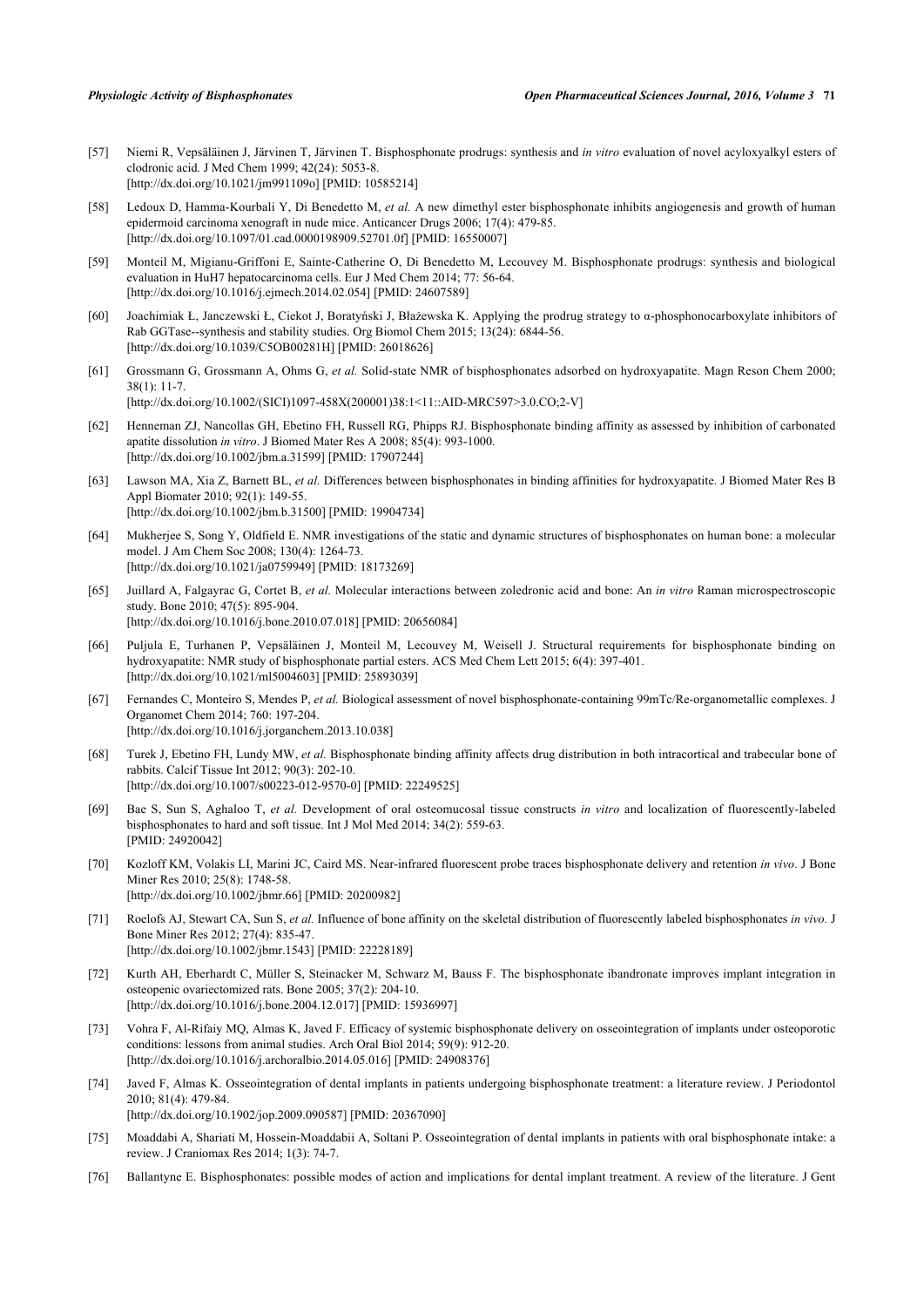Pract 2014; 3(1): 28.

- <span id="page-16-0"></span>[77] Samdancioglu S, Calis S, Sumnu M, Atilla Hincal A. Formulation and *in vitro* evaluation of bisphosphonate loaded microspheres for implantation in osteolysis. Drug Dev Ind Pharm 2006; 32(4): 473-81. [\[http://dx.doi.org/10.1080/03639040500528871\]](http://dx.doi.org/10.1080/03639040500528871) [PMID: [16638686](http://www.ncbi.nlm.nih.gov/pubmed/16638686)]
- [78] Bobyn JD, McKenzie K, Karabasz D, Krygier JJ, Tanzer M. Locally delivered bisphosphonate for enhancement of bone formation and implant fixation. J Bone Joint Surg Am 2009; 91(Suppl. 6): 23-31. [\[http://dx.doi.org/10.2106/JBJS.I.00518](http://dx.doi.org/10.2106/JBJS.I.00518)] [PMID: [19884409](http://www.ncbi.nlm.nih.gov/pubmed/19884409)]
- [79] Yun YP, Kim SE, Kang EY, Kim HJ, Park K, Song HR. The effect of bone morphogenic protein-2 (BMP-2)-immobilizing heparinizedchitosan scaffolds for enhanced osteoblast activity. Tissue Eng Regen Med 2013; 10(3): 122-30. [\[http://dx.doi.org/10.1007/s13770-013-0386-4\]](http://dx.doi.org/10.1007/s13770-013-0386-4)
- [80] Liu J, Zhang H, Dong Y, *et al.* Bi-directionally selective bone targeting delivery for anabolic and antiresorptive drugs: a novel combined therapy for osteoporosis? Med Hypotheses 2014; 83(6): 694-6. [\[http://dx.doi.org/10.1016/j.mehy.2014.09.020\]](http://dx.doi.org/10.1016/j.mehy.2014.09.020) [PMID: [25459136](http://www.ncbi.nlm.nih.gov/pubmed/25459136)]
- [81] Posadowska U, Parizek M, Filova E, *et al.* Injectable nanoparticle-loaded hydrogel system for local delivery of sodium alendronate. Int J Pharm 2015; 485(1-2): 31-40. [\[http://dx.doi.org/10.1016/j.ijpharm.2015.03.003\]](http://dx.doi.org/10.1016/j.ijpharm.2015.03.003) [PMID: [25747455](http://www.ncbi.nlm.nih.gov/pubmed/25747455)]
- [82] Aderibigbe BA, Varaprasad K, Sadiku ER, *et al.* Kinetic release studies of nitrogen-containing bisphosphonate from gum acacia crosslinked hydrogels. Int J Biol Macromol 2015; 73: 115-23. [\[http://dx.doi.org/10.1016/j.ijbiomac.2014.10.064](http://dx.doi.org/10.1016/j.ijbiomac.2014.10.064)] [PMID: [25445681\]](http://www.ncbi.nlm.nih.gov/pubmed/25445681)
- <span id="page-16-1"></span>[83] Ossipov DA. Bisphosphonate-modified biomaterials for drug delivery and bone tissue engineering. Expert Opin Drug Deliv 2015; 12(9): 1443-58. [\[http://dx.doi.org/10.1517/17425247.2015.1021679\]](http://dx.doi.org/10.1517/17425247.2015.1021679) [PMID: [25739860](http://www.ncbi.nlm.nih.gov/pubmed/25739860)]
- <span id="page-16-2"></span>[84] Kos M, Junka A, Smutnicka D, Bartoszewicz M, Kurzynowski T, Gluza K. Pamidronate enhances bacterial adhesion to bone hydroxyapatite. Another puzzle in the pathology of bisphosphonate-related osteonecrosis of the jaw? J Oral Maxillofac Surg 2013; 71(6): 1010-6. [\[http://dx.doi.org/10.1016/j.joms.2012.12.005\]](http://dx.doi.org/10.1016/j.joms.2012.12.005) [PMID: [23489958](http://www.ncbi.nlm.nih.gov/pubmed/23489958)]
- <span id="page-16-3"></span>[85] Kos M, Junka A, Smutnicka D, Szymczyk P, Gluza K, Bartoszewicz M. Bisphosphonates enhance bacterial adhesion and biofilm formation on bone hydroxyapatite. J Craniomaxillofac Surg 2015; 43(6): 863-9. [\[http://dx.doi.org/10.1016/j.jcms.2015.04.018](http://dx.doi.org/10.1016/j.jcms.2015.04.018)] [PMID: [26027867\]](http://www.ncbi.nlm.nih.gov/pubmed/26027867)
- <span id="page-16-4"></span>[86] Conte P, Guarneri V. Safety of intravenous and oral bisphosphonates and compliance with dosing regimens. Oncologist 2004; 9(Suppl. 4): 28-37.

[\[http://dx.doi.org/10.1634/theoncologist.9-90004-28](http://dx.doi.org/10.1634/theoncologist.9-90004-28)] [PMID: [15459427\]](http://www.ncbi.nlm.nih.gov/pubmed/15459427)

- <span id="page-16-5"></span>[87] Miller PD. The kidney and bisphosphonates. Bone 2011; 49(1): 77-81. [\[http://dx.doi.org/10.1016/j.bone.2010.12.024\]](http://dx.doi.org/10.1016/j.bone.2010.12.024) [PMID: [21232648](http://www.ncbi.nlm.nih.gov/pubmed/21232648)]
- <span id="page-16-6"></span>[88] Hirabayashi H, Fujisaki J. Bone-specific drug delivery systems: approaches *via* chemical modification of bone-seeking agents. Clin Pharmacokinet 2003; 42(15): 1319-30. [\[http://dx.doi.org/10.2165/00003088-200342150-00002](http://dx.doi.org/10.2165/00003088-200342150-00002)] [PMID: [14674786\]](http://www.ncbi.nlm.nih.gov/pubmed/14674786)
- <span id="page-16-7"></span>[89] De Rossa G, Misso G, Salzano G, Caraglia M. Bisphosphonates and Cancer: What Opportunities from Nanotechnology? J Drug Deliv 2013;  $12:17$

[\[http://dx.doi.org/10.1155/2013/637976](http://dx.doi.org/10.1155/2013/637976)]

- <span id="page-16-8"></span>[90] Eriksen EF, Keaveny TM, Gallagher ER, Krege JH. Literature review: The effects of teriparatide therapy at the hip in patients with osteoporosis. Bone 2014; 67: 246-56. [\[http://dx.doi.org/10.1016/j.bone.2014.07.014\]](http://dx.doi.org/10.1016/j.bone.2014.07.014) [PMID: [25053463](http://www.ncbi.nlm.nih.gov/pubmed/25053463)]
- <span id="page-16-9"></span>[91] Yewle JN, Puleo DA, Bachas LG. Bifunctional bisphosphonates for delivering PTH (1-34) to bone mineral with enhanced bioactivity. Biomaterials 2013; 34(12): 3141-9. [\[http://dx.doi.org/10.1016/j.biomaterials.2013.01.059\]](http://dx.doi.org/10.1016/j.biomaterials.2013.01.059) [PMID: [23369219](http://www.ncbi.nlm.nih.gov/pubmed/23369219)]
- <span id="page-16-10"></span>[92] Liu J, Jo J, Kawai Y, *et al.* Preparation of polymer-based multimodal imaging agent to visualize the process of bone regeneration. J Control Release 2012; 157(3): 398-405. [\[http://dx.doi.org/10.1016/j.jconrel.2011.09.090](http://dx.doi.org/10.1016/j.jconrel.2011.09.090)] [PMID: [21982903\]](http://www.ncbi.nlm.nih.gov/pubmed/21982903)
- <span id="page-16-11"></span>[93] Miller K, Erez R, Segal E, Shabat D, Satchi-Fainaro R. Targeting bone metastases with a bispecific anticancer and antiangiogenic polymeralendronate-taxane conjugate. Angew Chem Int Ed Engl 2009; 48(16): 2949-54. [\[http://dx.doi.org/10.1002/anie.200805133](http://dx.doi.org/10.1002/anie.200805133)] [PMID: [19294707\]](http://www.ncbi.nlm.nih.gov/pubmed/19294707)
- [94] Miller K, Eldar-Boock A, Polyak D, *et al.* Antiangiogenic antitumor activity of HPMA copolymer-paclitaxel-alendronate conjugate on breast cancer bone metastasis mouse model. Mol Pharm 2011; 8(4): 1052-62. [\[http://dx.doi.org/10.1021/mp200083n](http://dx.doi.org/10.1021/mp200083n)] [PMID: [21545170\]](http://www.ncbi.nlm.nih.gov/pubmed/21545170)
- [95] Clementi C, Miller K, Mero A, Satchi-Fainaro R, Pasut G. Dendritic poly(ethylene glycol) bearing paclitaxel and alendronate for targeting bone neoplasms. Mol Pharm 2011; 8(4): 1063-72. [\[http://dx.doi.org/10.1021/mp2001445](http://dx.doi.org/10.1021/mp2001445)] [PMID: [21608527\]](http://www.ncbi.nlm.nih.gov/pubmed/21608527)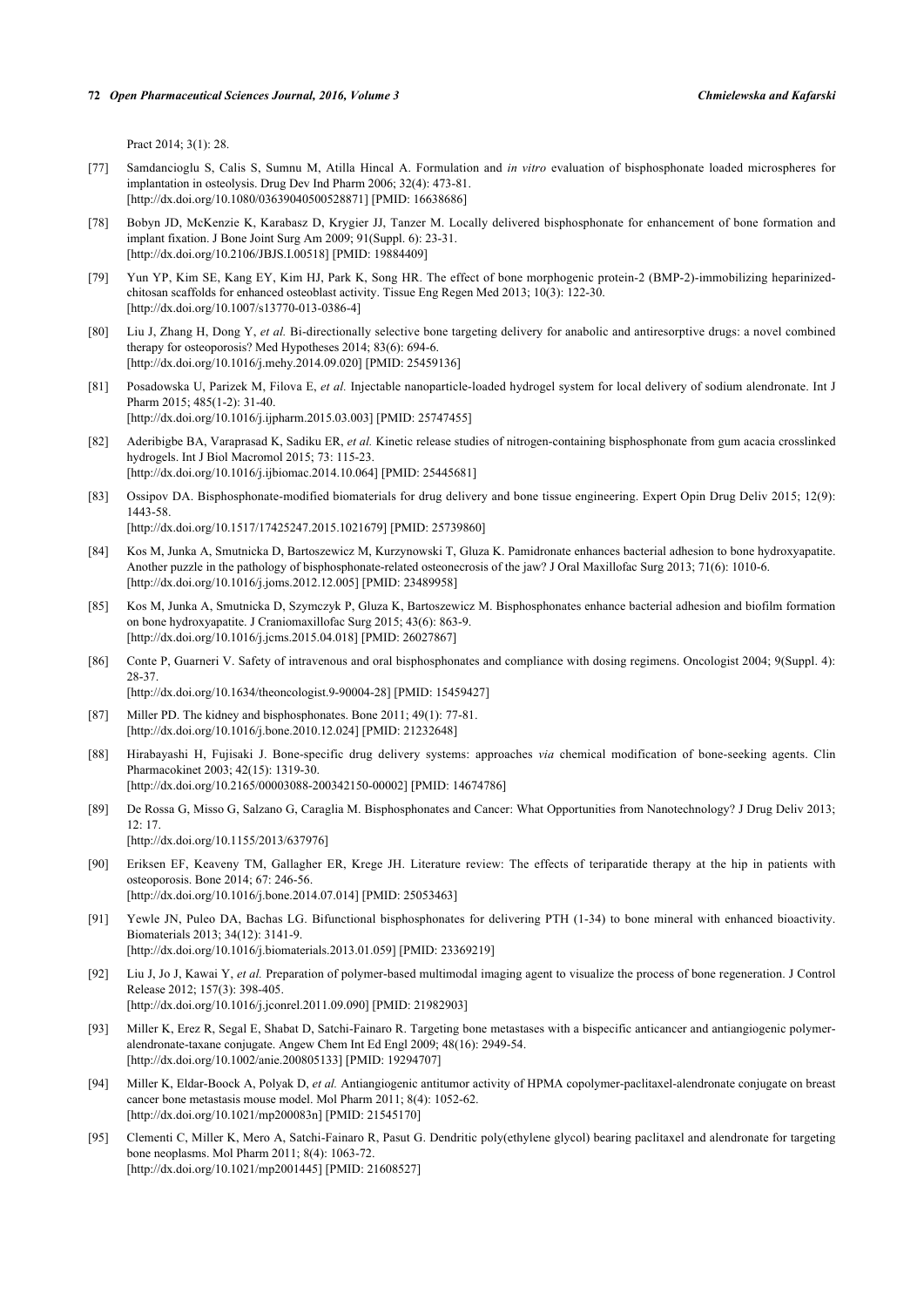- [96] Miller K, Clementi C, Polyak D, *et al.* Poly(ethylene glycol)-paclitaxel-alendronate self-assembled micelles for the targeted treatment of breast cancer bone metastases. Biomaterials 2013; 34(15): 3795-806. [\[http://dx.doi.org/10.1016/j.biomaterials.2013.01.052\]](http://dx.doi.org/10.1016/j.biomaterials.2013.01.052) [PMID: [23434349](http://www.ncbi.nlm.nih.gov/pubmed/23434349)]
- <span id="page-17-0"></span>[97] Bonzi G, Salmaso S, Scomparin A, Eldar-Boock A, Satchi-Fainaro R, Caliceti P. Novel pullulan bioconjugate for selective breast cancer bone metastases treatment. Bioconjug Chem 2015; 26(3): 489-501. [\[http://dx.doi.org/10.1021/bc500614b](http://dx.doi.org/10.1021/bc500614b)] [PMID: [25613006\]](http://www.ncbi.nlm.nih.gov/pubmed/25613006)
- <span id="page-17-1"></span>[98] Neville-Webbe HL, Evans CA, Coleman RE, Holen I. Mechanisms of the synergistic interaction between the bisphosphonate zoledronic acid and the chemotherapy agent paclitaxel in breast cancer cells *in vitro*. Tumour Biol 2006; 27(2): 92-103. [\[http://dx.doi.org/10.1159/000092489\]](http://dx.doi.org/10.1159/000092489) [PMID: [16582586](http://www.ncbi.nlm.nih.gov/pubmed/16582586)]
- <span id="page-17-2"></span>[99] Erez R, Ebner S, Attali B, Shabat D. Chemotherapeutic bone-targeted bisphosphonate prodrugs with hydrolytic mode of activation. Bioorg Med Chem Lett 2008; 18(2): 816-20. [\[http://dx.doi.org/10.1016/j.bmcl.2007.11.029](http://dx.doi.org/10.1016/j.bmcl.2007.11.029)] [PMID: [18061452\]](http://www.ncbi.nlm.nih.gov/pubmed/18061452)
- <span id="page-17-3"></span>[100] Agyin JK, Santhamma B, Roy SS. Design, synthesis, and biological evaluation of bone-targeted proteasome inhibitors for multiple myeloma. Bioorg Med Chem Lett 2013; 23(23): 6455-8. [\[http://dx.doi.org/10.1016/j.bmcl.2013.09.043](http://dx.doi.org/10.1016/j.bmcl.2013.09.043)] [PMID: [24119559\]](http://www.ncbi.nlm.nih.gov/pubmed/24119559)
- <span id="page-17-4"></span>[101] Pignatello R. Biomaterials Application for Nanomedicine. Croatia: InTech Rijeka 2011. [\[http://dx.doi.org/10.5772/1957\]](http://dx.doi.org/10.5772/1957)
- <span id="page-17-5"></span>[102] El-Mabhouh AA, Angelov CA, Cavell R, Mercer JR Jr. A 99mTc-labeled gemcitabine bisphosphonate drug conjugate as a probe to assess the potential for targeted chemotherapy of metastatic bone cancer. Nucl Med Biol 2006; 33(6): 715-22. [\[http://dx.doi.org/10.1016/j.nucmedbio.2006.06.004\]](http://dx.doi.org/10.1016/j.nucmedbio.2006.06.004) [PMID: [16934690](http://www.ncbi.nlm.nih.gov/pubmed/16934690)]
- <span id="page-17-6"></span>[103] Anada T, Takeda Y, Honda Y, Sakurai K, Suzuki O. Synthesis of calcium phosphate-binding liposome for drug delivery. Bioorg Med Chem Lett 2009; 19(15): 4148-50. [\[http://dx.doi.org/10.1016/j.bmcl.2009.05.117](http://dx.doi.org/10.1016/j.bmcl.2009.05.117)] [PMID: [19523821\]](http://www.ncbi.nlm.nih.gov/pubmed/19523821)
- [104] Wang G, Babadağli ME, Uludağ H. Bisphosphonate-derivatized liposomes to control drug release from collagen/hydroxyapatite scaffolds. Mol Pharm 2011; 8(4): 1025-34. [\[http://dx.doi.org/10.1021/mp200028w\]](http://dx.doi.org/10.1021/mp200028w) [PMID: [21557579](http://www.ncbi.nlm.nih.gov/pubmed/21557579)]
- [105] Wang G, Mostafa NZ, Incani V, Kucharski C, Uludağ H. Bisphosphonate-decorated lipid nanoparticles designed as drug carriers for bone diseases. J Biomed Mater Res A 2012; 100(3): 684-93. [\[http://dx.doi.org/10.1002/jbm.a.34002\]](http://dx.doi.org/10.1002/jbm.a.34002) [PMID: [22213565](http://www.ncbi.nlm.nih.gov/pubmed/22213565)]
- <span id="page-17-7"></span>[106] Song H, Zhang J, Liu X, *et al.* Development of a bone targeted thermosensitive liposomal doxorubicin formulation based on a bisphosphonate modified non-ionic surfactant. Pharm Dev Technol 2015; 1-8. [\[http://dx.doi.org/10.3109/10837450.2015.1045617\]](http://dx.doi.org/10.3109/10837450.2015.1045617) [PMID: [25975585](http://www.ncbi.nlm.nih.gov/pubmed/25975585)]
- <span id="page-17-8"></span>[107] Paolino D, Licciardi M, Ceila C, Giammona G, Fresta M, Cavallaro G. Bisphosphonate–polyaspartamide conjugates as bone targeted drug delivery systems. J Mater Chem B Mater Biol Med 2015; 3: 250-9. [\[http://dx.doi.org/10.1039/C4TB00955J](http://dx.doi.org/10.1039/C4TB00955J)]
- [108] Pignatello R, Sarpietro MG, Castelli F. Synthesis and biological evaluation of a new polymeric conjugate and nanocarrier with osteotropic properties. J Funct Biomater 2012; 3(1): 79-99. [\[http://dx.doi.org/10.3390/jfb3010079\]](http://dx.doi.org/10.3390/jfb3010079) [PMID: [24956517](http://www.ncbi.nlm.nih.gov/pubmed/24956517)]
- [109] Rudnick-Glick S, Corem-Salkmon E, Grinberg I, Gluz E, Margel S. Doxorubicin-conjugated bisphosphonate nanoparticles for the therapy of osteosarcoma. JSM Nanotechnol Nanomed 2014; 2(2): 1022-30. [\[http://dx.doi.org/10.1038/srep14614](http://dx.doi.org/10.1038/srep14614)]
- <span id="page-17-9"></span>[110] Swami A, Reagan MR, Basto P, *et al.* Engineered nanomedicine for myeloma and bone microenvironment targeting. Proc Natl Acad Sci USA 2014; 111(28): 10287-92. [\[http://dx.doi.org/10.1073/pnas.1401337111](http://dx.doi.org/10.1073/pnas.1401337111)] [PMID: [24982170](http://www.ncbi.nlm.nih.gov/pubmed/24982170)]
- <span id="page-17-10"></span>[111] Cole LE, Vargo-Gogola T, Roeder RK. Bisphosphonate-functionalized gold nanoparticles for contrast-enhanced X-ray detection of breast microcalcifications. Biomaterials 2014; 35(7): 2312-21. [\[http://dx.doi.org/10.1016/j.biomaterials.2013.11.077\]](http://dx.doi.org/10.1016/j.biomaterials.2013.11.077) [PMID: [24360718](http://www.ncbi.nlm.nih.gov/pubmed/24360718)]
- <span id="page-17-11"></span>[112] Bordoloi JK, Berry D, Khan IU, *et al.* Technetium-99m and rhenium-188 complexes with one and two pendant bisphosphonate groups for imaging arterial calcification. Dalton Trans 2015; 44(11): 4963-75. [\[http://dx.doi.org/10.1039/C4DT02965H\]](http://dx.doi.org/10.1039/C4DT02965H) [PMID: [25559039](http://www.ncbi.nlm.nih.gov/pubmed/25559039)]
- <span id="page-17-12"></span>[113] McPherson JC III, Runner R, Buxton TB, *et al.* Synthesis of osteotropic hydroxybisphosphonate derivatives of fluoroquinolone antibacterials. Eur J Med Chem 2012; 47(1): 615-8. [\[http://dx.doi.org/10.1016/j.ejmech.2011.10.049](http://dx.doi.org/10.1016/j.ejmech.2011.10.049)] [PMID: [22093760\]](http://www.ncbi.nlm.nih.gov/pubmed/22093760)
- <span id="page-17-13"></span>[114] Houghton TJ, Tanaka KS, Kang T, *et al.* Linking bisphosphonates to the free amino groups in fluoroquinolones: preparation of osteotropic prodrugs for the prevention of osteomyelitis. J Med Chem 2008; 51(21): 6955-69. [\[http://dx.doi.org/10.1021/jm801007z\]](http://dx.doi.org/10.1021/jm801007z) [PMID: [18834106](http://www.ncbi.nlm.nih.gov/pubmed/18834106)]
- <span id="page-17-14"></span>[115] Cong Y, Quan C, Liu M, *et al.* Alendronate-decorated biodegradable polymeric micelles for potential bone-targeted delivery of vancomycin. J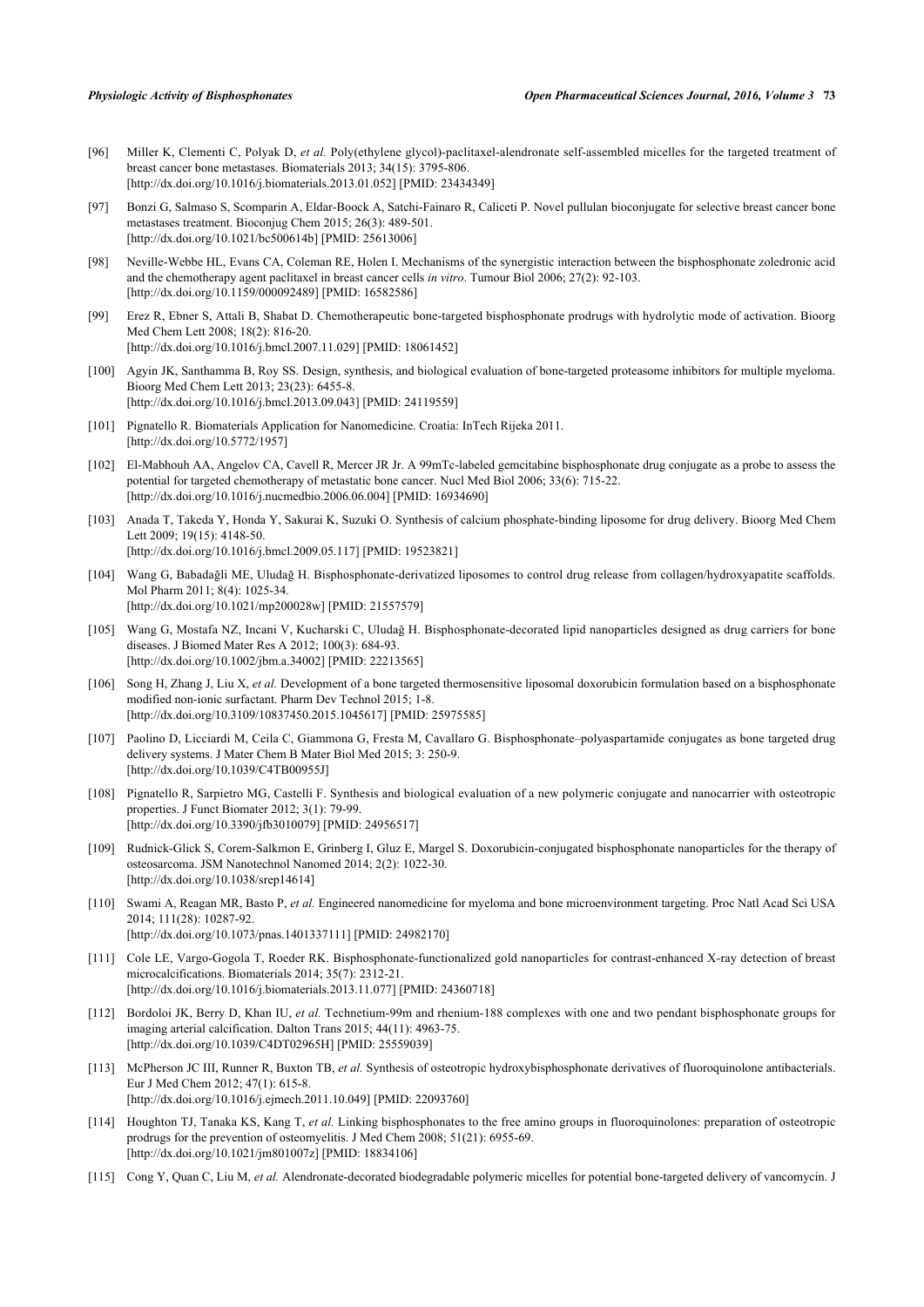Biomat Sci Ed 2015; 26(11): 629-43. [\[http://dx.doi.org/10.1080/09205063.2015.1053170\]](http://dx.doi.org/10.1080/09205063.2015.1053170)

- <span id="page-18-0"></span>[116] Reddy R, Dietrich E, Lafontaine Y, *et al.* Bisphosphonated benzoxazinorifamycin prodrugs for the prevention and treatment of osteomyelitis. Chem Med Chem 2008; 3(12): 1863-8.
	- [\[http://dx.doi.org/10.1002/cmdc.200800255](http://dx.doi.org/10.1002/cmdc.200800255)] [PMID: [18973169\]](http://www.ncbi.nlm.nih.gov/pubmed/18973169)
- <span id="page-18-1"></span>[117] Ramaswamy K, Marx V, Laser D, *et al.* Targeted microbubbles: a novel application for the treatment of kidney stones. BJU Int 2015; 116(1): 9-16. [\[http://dx.doi.org/10.1111/bju.12996](http://dx.doi.org/10.1111/bju.12996)] [PMID: [25402588\]](http://www.ncbi.nlm.nih.gov/pubmed/25402588)
- <span id="page-18-2"></span>[118] Sebti SM. Protein farnesylation: implications for normal physiology, malignant transformation, and cancer therapy. Cancer Cell 2005; 7(4): 297-300.

[\[http://dx.doi.org/10.1016/j.ccr.2005.04.005\]](http://dx.doi.org/10.1016/j.ccr.2005.04.005) [PMID: [15837619](http://www.ncbi.nlm.nih.gov/pubmed/15837619)]

- <span id="page-18-3"></span>[119] Iguchi K, Tatsuda Y, Usui S, Hirano K. Pamidronate inhibits antiapoptotic bcl-2 expression through inhibition of the mevalonate pathway in prostate cancer PC-3 cells. Eur J Pharmacol 2010; 641(1): 35-40. [\[http://dx.doi.org/10.1016/j.ejphar.2010.05.010](http://dx.doi.org/10.1016/j.ejphar.2010.05.010)] [PMID: [20519142\]](http://www.ncbi.nlm.nih.gov/pubmed/20519142)
- <span id="page-18-4"></span>[120] Dedes PG, Gialeli Ch, Tsonis AI, *et al.* Expression of matrix macromolecules and functional properties of breast cancer cells are modulated by the bisphosphonate zoledronic acid. Biochim Biophys Acta 2012; 1820(12): 1926-39. [\[http://dx.doi.org/10.1016/j.bbagen.2012.07.013](http://dx.doi.org/10.1016/j.bbagen.2012.07.013)] [PMID: [22884656\]](http://www.ncbi.nlm.nih.gov/pubmed/22884656)
- <span id="page-18-5"></span>[121] Mathew A, Brufsky A. Bisphosphonates in breast cancer. Int J Cancer 2015; 137(4): 753-64. [\[http://dx.doi.org/10.1002/ijc.28965\]](http://dx.doi.org/10.1002/ijc.28965) [PMID: [24824552](http://www.ncbi.nlm.nih.gov/pubmed/24824552)]
- <span id="page-18-6"></span>[122] Garay T, Kenessey I, Molnár E, *et al.* Prenylation inhibition-induced cell death in melanoma: reduced sensitivity in BRAF mutant/PTEN wild-type melanoma cells. PLoS One 2015; 10(2): 753-64. e0117021
- <span id="page-18-7"></span>[123] Rennert G, Rennert HS, Pinchev M, Lavie O. The effect of bisphosphonates on the risk of endometrial and ovarian malignancies. Gynecol Oncol 2014; 133(2): 309-13. [\[http://dx.doi.org/10.1016/j.ygyno.2014.02.014](http://dx.doi.org/10.1016/j.ygyno.2014.02.014)] [PMID: [24556062\]](http://www.ncbi.nlm.nih.gov/pubmed/24556062)
- <span id="page-18-8"></span>[124] Notarnicola M, Messa C, Cavallini A, *et al.* Higher farnesyl diphosphate synthase activity in human colorectal cancer inhibition of cellular apoptosis. Oncology 2004; 67(5-6): 351-8. [\[http://dx.doi.org/10.1159/000082918\]](http://dx.doi.org/10.1159/000082918) [PMID: [15713990](http://www.ncbi.nlm.nih.gov/pubmed/15713990)]
- <span id="page-18-9"></span>[125] Cimini E, Piacentini P, Sacchi A, *et al.* Zoledronic acid enhances Vδ2 T-lymphocyte antitumor response to human glioma cell lines. Int J Immunopathol Pharmacol 2011; 24(1): 139-48. [PMID: [21496396\]](http://www.ncbi.nlm.nih.gov/pubmed/21496396)
- <span id="page-18-10"></span>[126] Terpos E, Roodman GD, Dimopoulos MA. Optimal use of bisphosphonates in patients with multiple myeloma. Blood 2013; 121(17): 3325-8. [\[http://dx.doi.org/10.1182/blood-2012-10-435750](http://dx.doi.org/10.1182/blood-2012-10-435750)] [PMID: [23407550\]](http://www.ncbi.nlm.nih.gov/pubmed/23407550)
- <span id="page-18-11"></span>[127] Ben-Aharon I, Vidal L, Rizel S, *et al.* Bisphosphonates in the adjuvant setting of breast cancer therapy-effect on survival: a systematic review and meta-analysis. PloS One 2013; 8(8): e70044-9.
- [128] Li BT, Wong MH, Pavlakis N. Treatment and prevention of bone metastases from breast cancer: a comprehensive review of evidence for clinical practice. J Clin Med 2014; 3(1): 1-24. [\[http://dx.doi.org/10.3390/jcm3010001\]](http://dx.doi.org/10.3390/jcm3010001) [PMID: [26237249](http://www.ncbi.nlm.nih.gov/pubmed/26237249)]
- <span id="page-18-12"></span>[129] Jacobs C, Amir E, Paterson A, Zhu X, Clemons M. Are adjuvant bisphosphonates now standard of care of women with early stage breast cancer? A debate from the Canadian Bone and the Oncologist New Updates meeting. J Bone Oncol 2015; 4(2): 54-8. [\[http://dx.doi.org/10.1016/j.jbo.2015.06.001](http://dx.doi.org/10.1016/j.jbo.2015.06.001)] [PMID: [26579489\]](http://www.ncbi.nlm.nih.gov/pubmed/26579489)
- <span id="page-18-13"></span>[130] Liu Y, Du C, Zhang Y, *et al.* Bisphosphonate and risk of cancer recurrence: protocol for a systematic review, meta-analysis and trial sequential analysis of randomised controlled trials. BMJ Open 2015; 5(4): e007215-6. [\[http://dx.doi.org/10.1136/bmjopen-2014-007215](http://dx.doi.org/10.1136/bmjopen-2014-007215)]
- <span id="page-18-14"></span>[131] Stachnik A, Yuen T, Iqbal J, *et al.* Repurposing of bisphosphonates for the prevention and therapy of nonsmall cell lung and breast cancer. Proc Natl Acad Sci USA 2014; 111(50): 17995-8000. [\[http://dx.doi.org/10.1073/pnas.1421422111](http://dx.doi.org/10.1073/pnas.1421422111)] [PMID: [25453078](http://www.ncbi.nlm.nih.gov/pubmed/25453078)]
- <span id="page-18-15"></span>[132] Sanders JM, Ghosh S, Chan JM, *et al.* Quantitative structure-activity relationships for gammadelta T cell activation by bisphosphonates. J Med Chem 2004; 47(2): 375-84. [\[http://dx.doi.org/10.1021/jm0303709](http://dx.doi.org/10.1021/jm0303709)] [PMID: [14711309\]](http://www.ncbi.nlm.nih.gov/pubmed/14711309)
- <span id="page-18-16"></span>[133] Thompson K, Roelofs AJ, Jauhiainen M, Mönkkönen H, Mönkkönen J, Rogers MJ. Activation of γδ T cells by bisphosphonates. Adv Exp Med Biol 2010; 658: 11-20. [In: Osteoimmunology. Interactions of the Immune and Skeletal Systems II. Choi J Ed; Springer]. [\[http://dx.doi.org/10.1007/978-1-4419-1050-9\\_2](http://dx.doi.org/10.1007/978-1-4419-1050-9_2)] [PMID: [19950011](http://www.ncbi.nlm.nih.gov/pubmed/19950011)]
- <span id="page-18-17"></span>[134] Vassiliou V. Management of metastatic bone disease in the elderly with bisphosphonates and receptor activator of NF-kB ligand inhibitors: effectiveness and safety. Clin Oncol (R Coll Radiol) 2013; 25(5): 290-7. [\[http://dx.doi.org/10.1016/j.clon.2013.01.008\]](http://dx.doi.org/10.1016/j.clon.2013.01.008) [PMID: [23466465](http://www.ncbi.nlm.nih.gov/pubmed/23466465)]
- <span id="page-18-18"></span>[135] Tang X, Zhang Q, Shi S, *et al.* Bisphosphonates suppress insulin-like growth factor 1-induced angiogenesis *via* the HIF-1alpha/VEGF signaling pathways in human breast cancer cells. Int J Cancer 2010; 126(1): 90-103.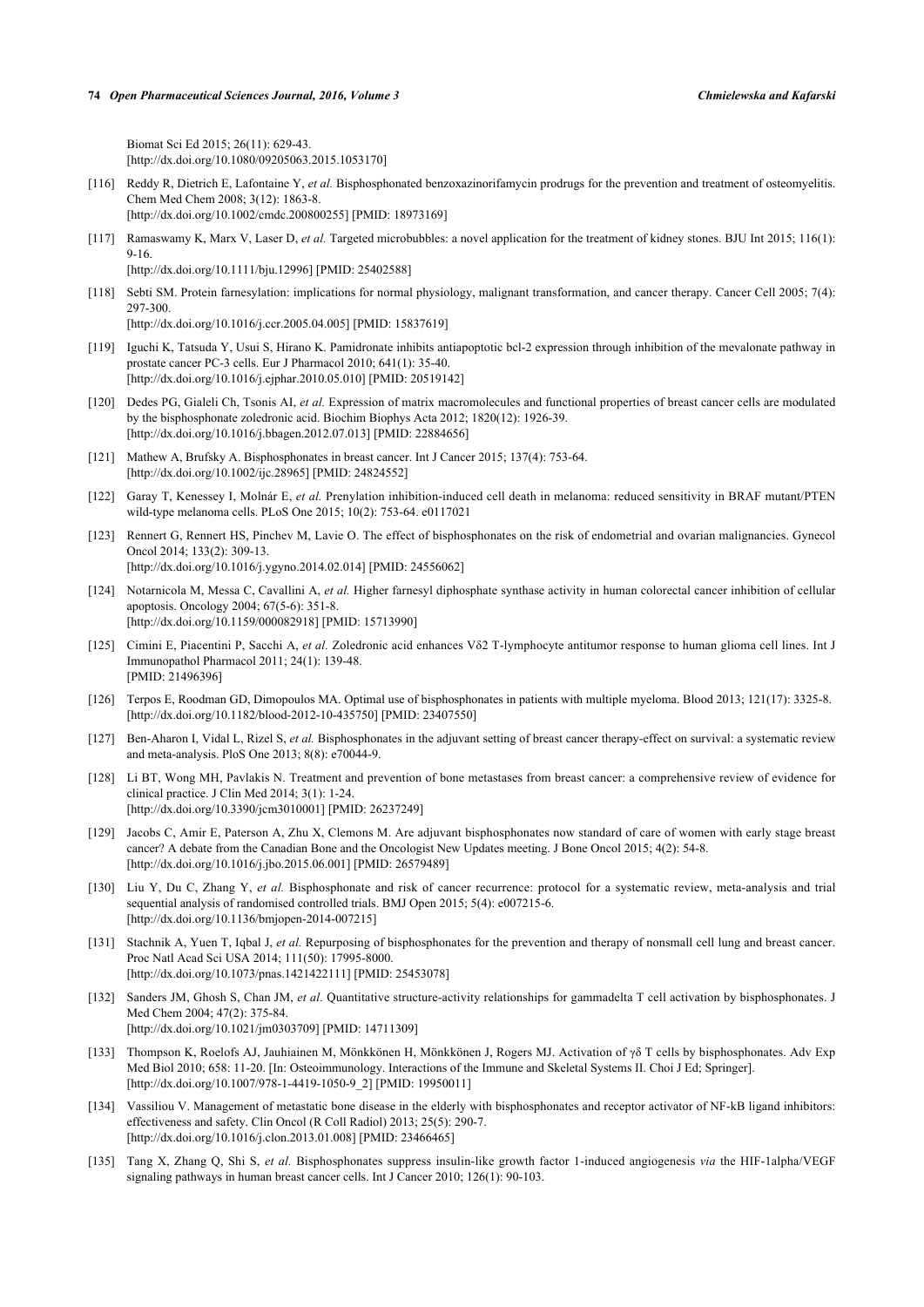[\[http://dx.doi.org/10.1002/ijc.24710\]](http://dx.doi.org/10.1002/ijc.24710) [PMID: [19569175](http://www.ncbi.nlm.nih.gov/pubmed/19569175)]

- <span id="page-19-0"></span>[136] Yuen T, Stachnik A, Iqbal J, *et al.* Bisphosphonates inactivate human EGFRs to exert antitumor actions. Proc Natl Acad Sci USA 2014; 111(50): 17989-94. [\[http://dx.doi.org/10.1073/pnas.1421410111](http://dx.doi.org/10.1073/pnas.1421410111)] [PMID: [25453081](http://www.ncbi.nlm.nih.gov/pubmed/25453081)]
- <span id="page-19-1"></span>[137] Karlic H, Thaler R, Gerner C, *et al.* Inhibition of the mevalonate pathway affects epigenetic regulation in cancer cells. Cancer Genet 2015; 208(5): 241-52. [\[http://dx.doi.org/10.1016/j.cancergen.2015.03.008](http://dx.doi.org/10.1016/j.cancergen.2015.03.008)] [PMID: [25978957](http://www.ncbi.nlm.nih.gov/pubmed/25978957)]
- <span id="page-19-2"></span>[138] Saad A, Zhu W, Rousseau G, *et al.* Polyoxomolybdate bisphosphonate heterometallic complexes: synthesis, structure, and activity on a breast cancer cell line. Chemistry 2015; 21(29): 10537-47. [\[http://dx.doi.org/10.1002/chem.201406565](http://dx.doi.org/10.1002/chem.201406565)] [PMID: [26076183\]](http://www.ncbi.nlm.nih.gov/pubmed/26076183)
- <span id="page-19-3"></span>[139] Nishiguchi T, Akiyoshi T, Anami S, Nakabayashi T, Matsuyama K, Matzno S. Synergistic action of statins and nitrogen-containing bisphosphonates in the development of rhabdomyolysis in L6 rat skeletal myoblasts. J Pharm Pharmacol 2009; 61(6): 781-8. [\[http://dx.doi.org/10.1211/jpp.61.06.0011](http://dx.doi.org/10.1211/jpp.61.06.0011)] [PMID: [19505369\]](http://www.ncbi.nlm.nih.gov/pubmed/19505369)
- [140] Santini D, Caraglia M, Vincenzi B, *et al.* Mechanisms of disease: Preclinical reports of antineoplastic synergistic action of bisphosphonates. Nat Clin Pract Oncol 2006; 3(6): 325-38. [\[http://dx.doi.org/10.1038/ncponc0520\]](http://dx.doi.org/10.1038/ncponc0520) [PMID: [16757970](http://www.ncbi.nlm.nih.gov/pubmed/16757970)]
- <span id="page-19-4"></span>[141] Mathavan N, Bosemark P, Isaksson H, Tägil M. Investigating the synergistic efficacy of BMP-7 and zoledronate on bone allografts using an open rat osteotomy model. Bone 2013; 56(2): 440-8. [\[http://dx.doi.org/10.1016/j.bone.2013.06.030\]](http://dx.doi.org/10.1016/j.bone.2013.06.030) [PMID: [23845325](http://www.ncbi.nlm.nih.gov/pubmed/23845325)]
- <span id="page-19-5"></span>[142] Dudakovic A, Wiemer AJ, Lamb KM, Vonnahme LA, Dietz SE, Hohl RJ. Inhibition of geranylgeranyl diphosphate synthase induces apoptosis through multiple mechanisms and displays synergy with inhibition of other isoprenoid biosynthetic enzymes. J Pharmacol Exp Ther 2008; 324(3): 1028-36. [\[http://dx.doi.org/10.1124/jpet.107.132217\]](http://dx.doi.org/10.1124/jpet.107.132217) [PMID: [18083912](http://www.ncbi.nlm.nih.gov/pubmed/18083912)]
- <span id="page-19-6"></span>[143] Reilly JE, Zhou X, Tong H, Kuder CH, Wiemer DF, Hohl RJ. *In vitro* studies in a myelogenous leukemia cell line suggest an organized binding of geranylgeranyl diphosphate synthase inhibitors. Biochem Pharmacol 2015; 96(2): 83-92. [\[http://dx.doi.org/10.1016/j.bcp.2015.04.009\]](http://dx.doi.org/10.1016/j.bcp.2015.04.009) [PMID: [25952057](http://www.ncbi.nlm.nih.gov/pubmed/25952057)]
- <span id="page-19-7"></span>[144] Yoshida K, Hiratsuka J. Palliative radiotherapy for metastatic bone tumor. Clin Calcium 2006; 16(4): 641-5. [PMID: [16582516\]](http://www.ncbi.nlm.nih.gov/pubmed/16582516)
- [145] Smith HS. Painful boney metastases. Ann Palliat Med 2012; 1(1): 14-31. [PMID: [25841427\]](http://www.ncbi.nlm.nih.gov/pubmed/25841427)
- <span id="page-19-8"></span>[146] Santangelo A, Testai M, Barbagallo P, *et al.* The use of bisphosphonates in palliative treatment of bone metastases in a terminally ill, oncological elderly population. Arch Gerontol Geriatr 2006; 43(2): 187-92. [\[http://dx.doi.org/10.1016/j.archger.2005.10.006](http://dx.doi.org/10.1016/j.archger.2005.10.006)] [PMID: [16325938\]](http://www.ncbi.nlm.nih.gov/pubmed/16325938)
- <span id="page-19-9"></span>[147] Vogel CL, Yanagihara RH, Wood AJ, et al. Safety and pain palliation of zoledronic acid in patients with breast cancer, prostate cancer, or multiple myeloma who previously received bisphosphonate therapy. Oncologist 2004; 9(6): 687-95. [\[http://dx.doi.org/10.1634/theoncologist.9-6-687](http://dx.doi.org/10.1634/theoncologist.9-6-687)] [PMID: [15561812\]](http://www.ncbi.nlm.nih.gov/pubmed/15561812)
- [148] Nikzad M, Jalilian AR, Shirvani-Arani S, Bahrami-Samani A, Golchoubian H. Production, quality control and pharmacokinetic studies of 177Lu-zoledronate for bone pain palliation therapy. J Radioanal Nucl Chem 2013; 298(2): 1273-81. [\[http://dx.doi.org/10.1007/s10967-013-2490-2\]](http://dx.doi.org/10.1007/s10967-013-2490-2)
- <span id="page-19-10"></span>[149] Di Franco R, Calvanese M, Cuomo M, *et al.* Management of painful bone metastases: the interaction between radiation therapy and zoledronate. J Cancer Ther 2011; 2(5): 697. [\[http://dx.doi.org/10.4236/jct.2011.25094\]](http://dx.doi.org/10.4236/jct.2011.25094)
- <span id="page-19-11"></span>[150] Littlejohn G. Therapy: Bisphosphonates for early complex regional pain syndrome. Nat Rev Rheumatol 2013; 9(4): 199-200. [\[http://dx.doi.org/10.1038/nrrheum.2013.6\]](http://dx.doi.org/10.1038/nrrheum.2013.6) [PMID: [23358509](http://www.ncbi.nlm.nih.gov/pubmed/23358509)]
- <span id="page-19-12"></span>[151] Varenna M, Adami S, Sinigaglia L. Bisphosphonates in Complex Regional Pain syndrome type I: how do they work? Clin Exp Rheumatol 2014; 32(4): 451-4. [PMID: [24959990\]](http://www.ncbi.nlm.nih.gov/pubmed/24959990)
- <span id="page-19-13"></span>[152] Feasey N, Wansbrough-Jones M, Mabey DC, Solomon AW. Neglected tropical diseases. Br Med Bull 2010; 93(1): 179-200. [\[http://dx.doi.org/10.1093/bmb/ldp046](http://dx.doi.org/10.1093/bmb/ldp046)] [PMID: [20007668](http://www.ncbi.nlm.nih.gov/pubmed/20007668)]
- <span id="page-19-14"></span>[153] Cohen JM, Smith DL, Cotter C, *et al.* Malaria resurgence: a systematic review and assessment of its causes. Malar J 2012; 11(11): 122. [\[http://dx.doi.org/10.1186/1475-2875-11-122\]](http://dx.doi.org/10.1186/1475-2875-11-122) [PMID: [22531245](http://www.ncbi.nlm.nih.gov/pubmed/22531245)]
- <span id="page-19-15"></span>[154] Martin MB, Grimley JS, Lewis JC, *et al.* Bisphosphonates inhibit the growth of *Trypanosoma brucei*, *Trypanosoma cruzi*, *Leishmania donovani*, *Toxoplasma gondii*, and *Plasmodium falciparum*: a potential route to chemotherapy. J Med Chem 2001; 44(6): 909-16. [\[http://dx.doi.org/10.1021/jm0002578](http://dx.doi.org/10.1021/jm0002578)] [PMID: [11300872\]](http://www.ncbi.nlm.nih.gov/pubmed/11300872)
- <span id="page-19-16"></span>[155] Sanders JM, Gómez AO, Mao J, *et al.* 3-D QSAR investigations of the inhibition of Leishmania major farnesyl pyrophosphate synthase by bisphosphonates. J Med Chem 2003; 46(24): 5171-83. [\[http://dx.doi.org/10.1021/jm0302344](http://dx.doi.org/10.1021/jm0302344)] [PMID: [14613320\]](http://www.ncbi.nlm.nih.gov/pubmed/14613320)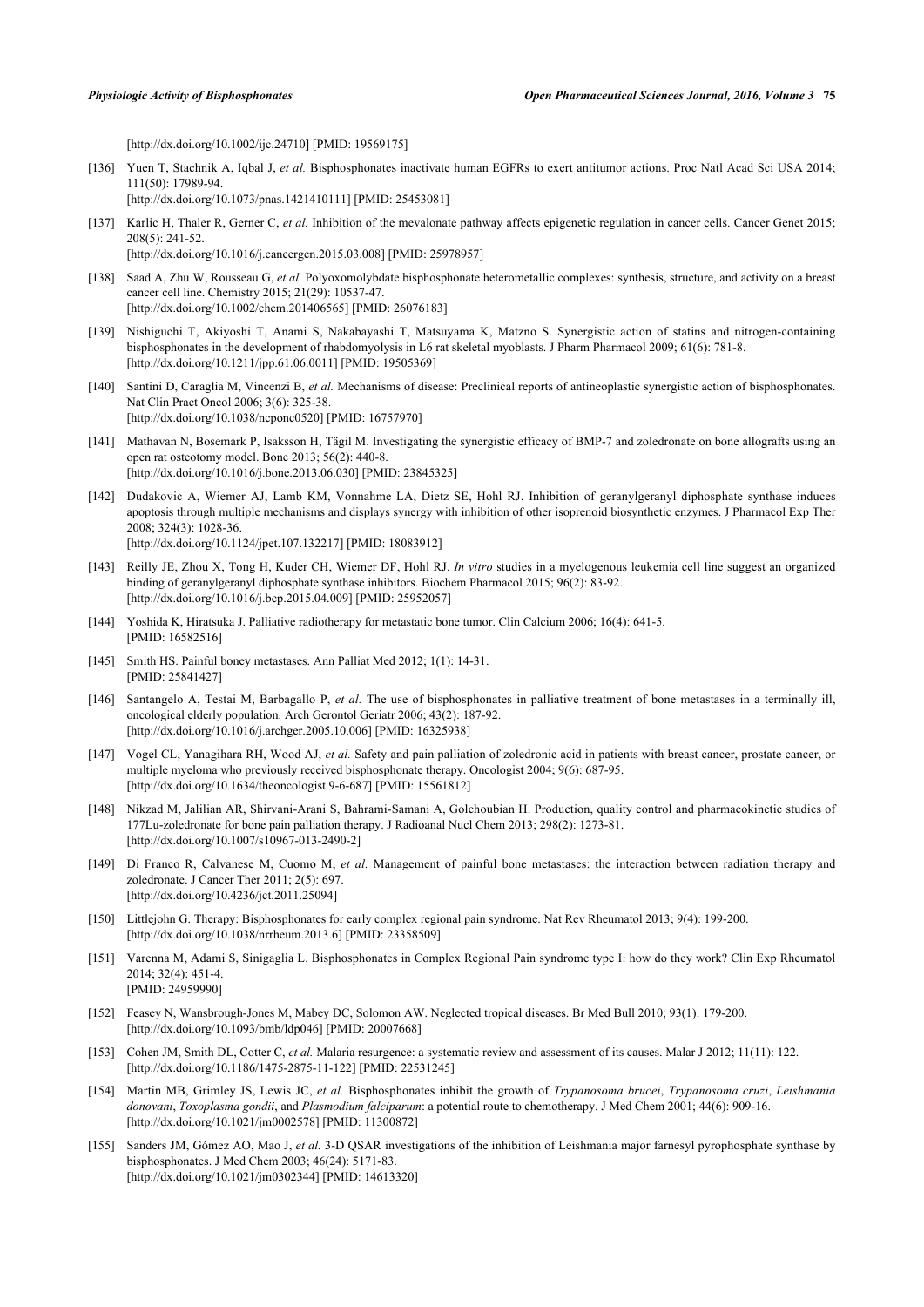- <span id="page-20-0"></span>[156] Martin MB, Sanders JM, Kendrick H, *et al.* Activity of bisphosphonates against Trypanosoma brucei rhodesiense. J Med Chem 2002; 45(14): 2904-14. [\[http://dx.doi.org/10.1021/jm0102809](http://dx.doi.org/10.1021/jm0102809)] [PMID: [12086478\]](http://www.ncbi.nlm.nih.gov/pubmed/12086478)
- <span id="page-20-1"></span>[157] Liu YL, Lindert S, Zhu W, Wang K, McCammon JA, Oldfield E. Taxodione and arenarone inhibit farnesyl diphosphate synthase by binding to the isopentenyl diphosphate site. Proc Natl Acad Sci USA 2014; 111(25): E2530-9. [\[http://dx.doi.org/10.1073/pnas.1409061111](http://dx.doi.org/10.1073/pnas.1409061111)] [PMID: [24927548](http://www.ncbi.nlm.nih.gov/pubmed/24927548)]
- <span id="page-20-2"></span>[158] Shubar HM, Mayer JP, Hopfenmüller W, Liesenfeld O. A new combined flow-cytometry-based assay reveals excellent activity against *Toxoplasma gondii* and low toxicity of new bisphosphonates *in vitro* and *in vivo*. J Antimicrob Chemother 2008; 61(5): 1110-9. [\[http://dx.doi.org/10.1093/jac/dkn047](http://dx.doi.org/10.1093/jac/dkn047)] [PMID: [18285314\]](http://www.ncbi.nlm.nih.gov/pubmed/18285314)
- <span id="page-20-3"></span>[159] Ziniel PD, Desai J, Cass CL, Gatto C, Oldfield E, Williams DL. Characterization of potential drug targets farnesyl diphosphate synthase and geranylgeranyl diphosphate synthase in Schistosoma mansoni. Antimicrob Agents Chemother 2013; 57(12): 5969-76. [\[http://dx.doi.org/10.1128/AAC.00699-13](http://dx.doi.org/10.1128/AAC.00699-13)] [PMID: [24041901\]](http://www.ncbi.nlm.nih.gov/pubmed/24041901)
- <span id="page-20-4"></span>[160] Artz JD, Dunford JE, Arrowood MJ, *et al.* Targeting a uniquely nonspecific prenyl synthase with bisphosphonates to combat cryptosporidiosis. Chem Biol 2008; 15(12): 1296-306. [\[http://dx.doi.org/10.1016/j.chembiol.2008.10.017\]](http://dx.doi.org/10.1016/j.chembiol.2008.10.017) [PMID: [19101474](http://www.ncbi.nlm.nih.gov/pubmed/19101474)]
- <span id="page-20-5"></span>[161] Cao R, Chen CK, Guo RT, Wang AH, Oldfield E. Structures of a potent phenylalkyl bisphosphonate inhibitor bound to farnesyl and geranylgeranyl diphosphate synthases. Proteins 2008; 73(2): 431-9. [\[http://dx.doi.org/10.1002/prot.22066\]](http://dx.doi.org/10.1002/prot.22066) [PMID: [18442135](http://www.ncbi.nlm.nih.gov/pubmed/18442135)]
- [162] Mukkamala D, No JH, Cass LM, Chang TK, Oldfield E. Bisphosphonate inhibition of a Plasmodium farnesyl diphosphate synthase and a general method for predicting cell-based activity from enzyme data. J Med Chem 2008; 51(24): 7827-33. [\[http://dx.doi.org/10.1021/jm8009074](http://dx.doi.org/10.1021/jm8009074)] [PMID: [19053772\]](http://www.ncbi.nlm.nih.gov/pubmed/19053772)
- [163] Szajnman SH, García Liñares GE, Li ZH, *et al.* Synthesis and biological evaluation of 2-alkylaminoethyl-1,1-bisphosphonic acids against *Trypanosoma cruzi* and *Toxoplasma gondii* targeting farnesyl diphosphate synthase. Bioorg Med Chem 2008; 16(6): 3283-90. [\[http://dx.doi.org/10.1016/j.bmc.2007.12.010\]](http://dx.doi.org/10.1016/j.bmc.2007.12.010) [PMID: [18096393](http://www.ncbi.nlm.nih.gov/pubmed/18096393)]
- [164] Huang CH, Gabelli SB, Oldfield E, Amzel LM. Binding of nitrogen-containing bisphosphonates (N-BPs) to the *Trypanosoma cruzi* farnesyl diphosphate synthase homodimer. Proteins 2010; 78(4): 888-99. [\[http://dx.doi.org/10.1002/prot.22614\]](http://dx.doi.org/10.1002/prot.22614) [PMID: [19876942](http://www.ncbi.nlm.nih.gov/pubmed/19876942)]
- [165] Singh AP, Zhang Y, No JH, Docampo R, Nussenzweig V, Oldfield E. Lipophilic bisphosphonates are potent inhibitors of Plasmodium liverstage growth. Antimicrob Agents Chemother 2010; 54(7): 2987-93. [\[http://dx.doi.org/10.1128/AAC.00198-10](http://dx.doi.org/10.1128/AAC.00198-10)] [PMID: [20457823\]](http://www.ncbi.nlm.nih.gov/pubmed/20457823)
- [166] Rosso VS, Szajnman SH, Malayil L, *et al.* Synthesis and biological evaluation of new 2-alkylaminoethyl-1,1-bisphosphonic acids against *Trypanosoma cruzi* and *Toxoplasma gondii* targeting farnesyl diphosphate synthase. Bioorg Med Chem 2011; 19(7): 2211-7. [\[http://dx.doi.org/10.1016/j.bmc.2011.02.037\]](http://dx.doi.org/10.1016/j.bmc.2011.02.037) [PMID: [21419634](http://www.ncbi.nlm.nih.gov/pubmed/21419634)]
- <span id="page-20-6"></span>[167] Srivastava A, Mukherjee P, Desai PV, Avery MA, Tekwani BL. Structural analysis of farnesyl pyrophosphate synthase from parasitic protozoa, a potential chemotherapeutic target. Infect Disord Drug Targets 2008; 8(1): 16-30. [\[http://dx.doi.org/10.2174/187152608784139587\]](http://dx.doi.org/10.2174/187152608784139587) [PMID: [18473904](http://www.ncbi.nlm.nih.gov/pubmed/18473904)]
- <span id="page-20-7"></span>[168] Sanz-Rodríguez CE, Concepción JL, Pekerar S, Oldfield E, Urbina JA. Bisphosphonates as inhibitors of *Trypanosoma cruzi* hexokinase: kinetic and metabolic studies. J Biol Chem 2007; 282(17): 12377-87. [\[http://dx.doi.org/10.1074/jbc.M607286200\]](http://dx.doi.org/10.1074/jbc.M607286200) [PMID: [17329254](http://www.ncbi.nlm.nih.gov/pubmed/17329254)]
- <span id="page-20-8"></span>[169] Shang N, Li Q, Ko TP, *et al.* Squalene synthase as a target for Chagas disease therapeutics. PLOS Pathog 2014; 10(5): e1004114-. [\[http://dx.doi.org/10.1371/journal.ppat.1004114](http://dx.doi.org/10.1371/journal.ppat.1004114)]
- <span id="page-20-9"></span>[170] Docampo R, Moreno SN. The acidocalcisome as a target for chemotherapeutic agents in protozoan parasites. Curr Pharm Des 2008; 14(9): 882-8.
	- [\[http://dx.doi.org/10.2174/138161208784041079\]](http://dx.doi.org/10.2174/138161208784041079) [PMID: [18473837](http://www.ncbi.nlm.nih.gov/pubmed/18473837)]
- <span id="page-20-10"></span>[171] Rogers MJ, Ji X, Russell RG, *et al.* Incorporation of bisphosphonates into adenine nucleotides by amoebae of the cellular slime mould *Dictyostelium discoideum*. Biochem J 1994; 303(Pt 1): 303-11. [\[http://dx.doi.org/10.1042/bj3030303](http://dx.doi.org/10.1042/bj3030303)] [PMID: [7945256\]](http://www.ncbi.nlm.nih.gov/pubmed/7945256)
- <span id="page-20-11"></span>[172] Rogers MJ, Xiong X, Ji X, *et al.* Inhibition of growth of *Dictyostelium discoideum* amoebae by bisphosphonate drugs is dependent on cellular uptake. Pharm Res 1997; 14(5): 625-30. [\[http://dx.doi.org/10.1023/A:1012157212793\]](http://dx.doi.org/10.1023/A:1012157212793) [PMID: [9165534](http://www.ncbi.nlm.nih.gov/pubmed/9165534)]
- <span id="page-20-12"></span>[173] Nuttall JM, Hettema EH, Watts DJ. Farnesyl diphosphate synthase, the target for nitrogen-containing bisphosphonate drugs, is a peroxisomal enzyme in the model system *Dictyostelium discoideum*. Biochem J 2012; 447(3): 353-61. [\[http://dx.doi.org/10.1042/BJ20120750](http://dx.doi.org/10.1042/BJ20120750)] [PMID: [22849378\]](http://www.ncbi.nlm.nih.gov/pubmed/22849378)
- <span id="page-20-13"></span>[174] Ghosh S, Chan JM, Lea CR, *et al.* Effects of bisphosphonates on the growth of Entamoeba histolytica and Plasmodium species *in vitro* and *in vivo.* J Med Chem 2004; 47(1): 175-87. [\[http://dx.doi.org/10.1021/jm030084x](http://dx.doi.org/10.1021/jm030084x)] [PMID: [14695831\]](http://www.ncbi.nlm.nih.gov/pubmed/14695831)
- <span id="page-20-14"></span>[175] Ondraza RN. Drug effects on drug targets: inhibition of enzymes by neuroleptics, antimycotics, antibiotics and other drugs on human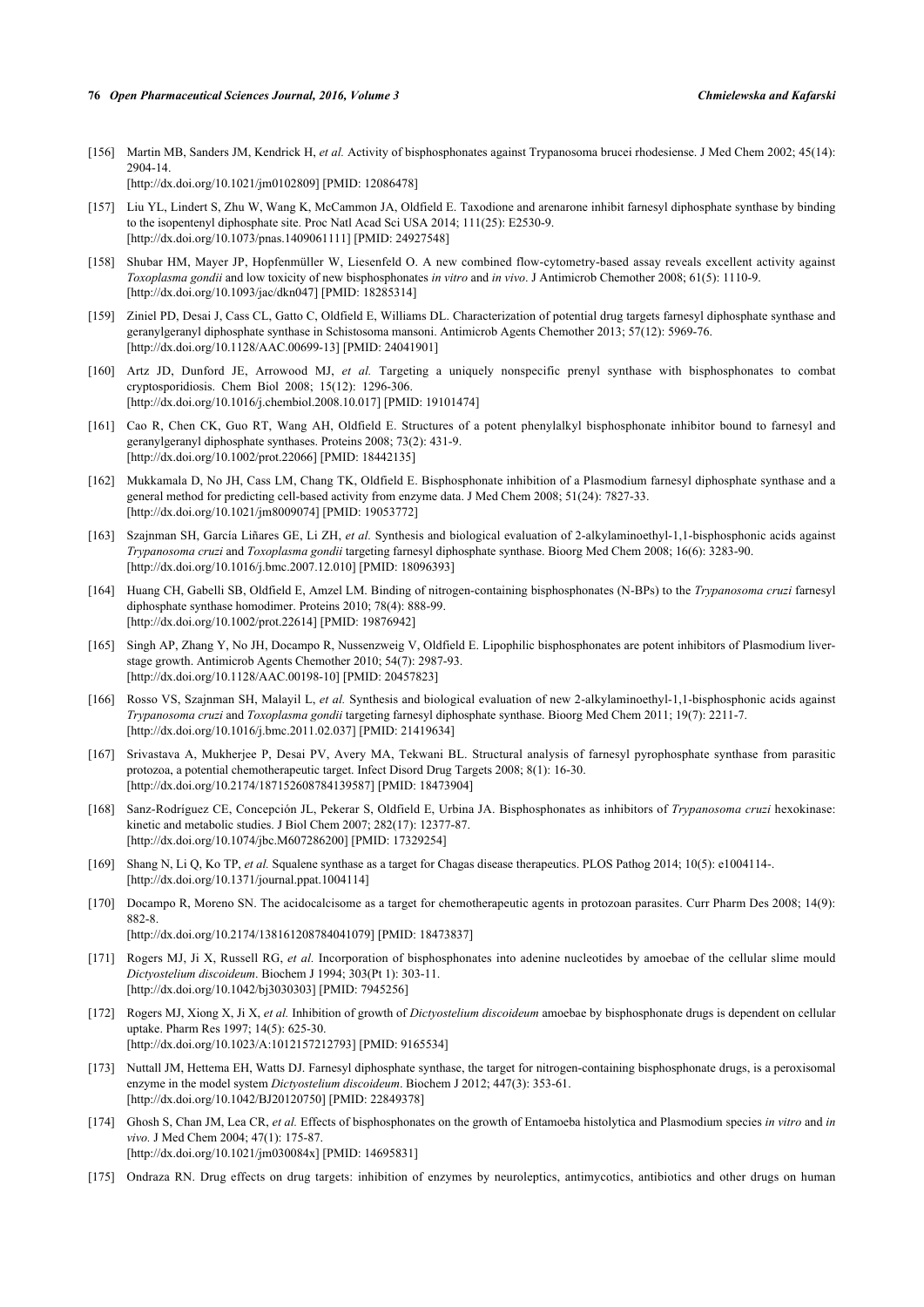pathogenic amoebas and their antiproliferative effects. Recent Patents Anti-Infect Drug Disc 2007; 2(3): 206-16. [\[http://dx.doi.org/10.2174/157489107782497326\]](http://dx.doi.org/10.2174/157489107782497326)

- <span id="page-21-0"></span>[176] Davies J, Davies D. Origins and evolution of antibiotic resistance. Microbiol Mol Biol Rev 2010; 74(3): 417-33. [\[http://dx.doi.org/10.1128/MMBR.00016-10](http://dx.doi.org/10.1128/MMBR.00016-10)] [PMID: [20805405\]](http://www.ncbi.nlm.nih.gov/pubmed/20805405)
- <span id="page-21-1"></span>[177] Leon A, Liu L, Yang Y, *et al.* Isoprenoid biosynthesis as a drug target: bisphosphonate inhibition of *Escherichia coli* K12 growth and synergistic effects of fosmidomycin. J Med Chem 2006; 49(25): 7331-41. [\[http://dx.doi.org/10.1021/jm060492b](http://dx.doi.org/10.1021/jm060492b)] [PMID: [17149863\]](http://www.ncbi.nlm.nih.gov/pubmed/17149863)
- <span id="page-21-12"></span>[178] Zhang Y, Fu-Yang Lin , Li K, *et al.* HIV-1 integrase inhibitor-inspired antibacterials targeting isoprenoid biosynthesis. ACS Med Chem Lett 2012; 3(5): 402-6. [\[http://dx.doi.org/10.1021/ml300038t](http://dx.doi.org/10.1021/ml300038t)] [PMID: [22662288](http://www.ncbi.nlm.nih.gov/pubmed/22662288)]
- [179] Teng KH, Liang PH. Structures, mechanisms and inhibitors of undecaprenyl diphosphate synthase: a cis-prenyltransferase for bacterial peptidoglycan biosynthesis. Bioorg Chem 2012; 43: 51-7. [\[http://dx.doi.org/10.1016/j.bioorg.2011.09.004\]](http://dx.doi.org/10.1016/j.bioorg.2011.09.004) [PMID: [21993493](http://www.ncbi.nlm.nih.gov/pubmed/21993493)]
- <span id="page-21-2"></span>[180] Kopernyk IM, Kalashnikova LE, Golod LP, Metelitza LO. Antibacterial properties of nitrogen-containing bisphosphonates as farnesyl diphosphate synthases inhibitors. Ukrain Bioorg Acta 2013; 11(2): 8-11.
- <span id="page-21-3"></span>[181] Schmidberger JW, Schnell R, Schneider G. Structural characterization of substrate and inhibitor binding to farnesyl pyrophosphate synthase from Pseudomonas aeruginosa. Acta Crystallogr D Biol Crystallogr 2015; 71(Pt 3): 721-31. [\[http://dx.doi.org/10.1107/S1399004715001121](http://dx.doi.org/10.1107/S1399004715001121)] [PMID: [25760619\]](http://www.ncbi.nlm.nih.gov/pubmed/25760619)
- <span id="page-21-4"></span>[182] Zhu W, Zhang Y, Sinko W, *et al.* Antibacterial drug leads targeting isoprenoid biosynthesis. Proc Natl Acad Sci USA 2013; 110(1): 123-8. [\[http://dx.doi.org/10.1073/pnas.1219899110](http://dx.doi.org/10.1073/pnas.1219899110)] [PMID: [23248302](http://www.ncbi.nlm.nih.gov/pubmed/23248302)]
- <span id="page-21-5"></span>[183] Sinko W, de Oliveira C, Williams S, *et al.* Applying molecular dynamics simulations to identify rarely sampled ligand-bound conformational states of undecaprenyl pyrophosphate synthase, an antibacterial target. Chem Biol Drug Des 2011; 77(6): 412-20. [\[http://dx.doi.org/10.1111/j.1747-0285.2011.01101.x\]](http://dx.doi.org/10.1111/j.1747-0285.2011.01101.x) [PMID: [21294851](http://www.ncbi.nlm.nih.gov/pubmed/21294851)]
- <span id="page-21-6"></span>[184] Chan HC, Feng X, Ko TP, *et al.* Structure and inhibition of tuberculosinol synthase and decaprenyl diphosphate synthase from *Mycobacterium tuberculosis*. J Am Chem Soc 2014; 136(7): 2892-6. [\[http://dx.doi.org/10.1021/ja413127v\]](http://dx.doi.org/10.1021/ja413127v) [PMID: [24475925](http://www.ncbi.nlm.nih.gov/pubmed/24475925)]
- <span id="page-21-7"></span>[185] Zhu W, Wang Y, Li K, *et al.* Antibacterial drug leads: DNA and enzyme multitargeting. J Med Chem 2015; 58(3): 1215-27. [\[http://dx.doi.org/10.1021/jm501449u](http://dx.doi.org/10.1021/jm501449u)] [PMID: [25574764\]](http://www.ncbi.nlm.nih.gov/pubmed/25574764)
- <span id="page-21-8"></span>[186] Beaton SA, Jiang PM, Melong JC, *et al.* The effect of bisphosphonate acidity on the activity of a thymidylyltransferase. Org Biomol Chem 2013; 11(33): 5473-80. [\[http://dx.doi.org/10.1039/c3ob41017j\]](http://dx.doi.org/10.1039/c3ob41017j) [PMID: [23857455](http://www.ncbi.nlm.nih.gov/pubmed/23857455)]
- <span id="page-21-9"></span>[187] Forlani G, Petrollino D, Fusetti M, *et al.* Δ1-pyrroline-5-carboxylate reductase as a new target for therapeutics: inhibition of the enzyme from *Streptococcus pyogenes* and effects *in vivo*. Amino Acids 2012; 42(6): 2283-91. [\[http://dx.doi.org/10.1007/s00726-011-0970-7\]](http://dx.doi.org/10.1007/s00726-011-0970-7) [PMID: [21744012](http://www.ncbi.nlm.nih.gov/pubmed/21744012)]
- <span id="page-21-10"></span>[188] Kosikowska P, Bochno M, Macegoniuk K, Forlani G, Kafarski P, Berlicki Ł. Bisphosphonic acids as effective inhibitors of *Mycobacterium tuberculosis* glutamine synthetase. J Enz Inh Med Chem 2015; 1-8. [Epub ahead of print]. [\[http://dx.doi.org/10.3109/14756366.2015.1070846\]](http://dx.doi.org/10.3109/14756366.2015.1070846)
- <span id="page-21-11"></span>[189] McPherson JC III, Runner R, Buxton TB, *et al.* Synthesis of osteotropic hydroxybisphosphonate derivatives of fluoroquinolone antibacterials. Eur J Med Chem 2012; 47(1): 615-8. [\[http://dx.doi.org/10.1016/j.ejmech.2011.10.049](http://dx.doi.org/10.1016/j.ejmech.2011.10.049)] [PMID: [22093760\]](http://www.ncbi.nlm.nih.gov/pubmed/22093760)
- <span id="page-21-13"></span>[190] Anisenko A, Agapkina J, Zatsepin T, Yanvarev D, Gottikh M. A new fluorometric assay for the study of DNA-binding and 3′-processing activities of retroviral integrases and its use for screening of HIV-1 integrase inhibitors. Biochimie 2012; 94(11): 2382-90. [\[http://dx.doi.org/10.1016/j.biochi.2012.06.009](http://dx.doi.org/10.1016/j.biochi.2012.06.009)] [PMID: [22728110\]](http://www.ncbi.nlm.nih.gov/pubmed/22728110)
- <span id="page-21-15"></span>[191] Lacbay CM, Mancuso J, Lin YS, Bennett N, Götte M, Tsantrizos YS. Modular assembly of purine-like bisphosphonates as inhibitors of HIV-1 reverse transcriptase. J Med Chem 2014; 57(17): 7435-49. [\[http://dx.doi.org/10.1021/jm501010f\]](http://dx.doi.org/10.1021/jm501010f) [PMID: [25144111](http://www.ncbi.nlm.nih.gov/pubmed/25144111)]
- <span id="page-21-14"></span>[192] Agapkina J, Yanvarev D, Anisenko A, *et al.* Specific features of HIV-1 integrase inhibition by bisphosphonate derivatives. Eur J Med Chem 2014; 73: 73-82. [\[http://dx.doi.org/10.1016/j.ejmech.2013.11.028](http://dx.doi.org/10.1016/j.ejmech.2013.11.028)] [PMID: [24378711\]](http://www.ncbi.nlm.nih.gov/pubmed/24378711)
- <span id="page-21-16"></span>[193] Song Y, Chan JM, Tovian Z, *et al.* Bisphosphonate inhibitors of ATP-mediated HIV-1 reverse transcriptase catalyzed excision of chainterminating 3′-azido, 3′-deoxythymidine: a QSAR investigation. Bioorg Med Chem 2008; 16(19): 8959-67. [\[http://dx.doi.org/10.1016/j.bmc.2008.08.047\]](http://dx.doi.org/10.1016/j.bmc.2008.08.047) [PMID: [18789701](http://www.ncbi.nlm.nih.gov/pubmed/18789701)]
- <span id="page-21-17"></span>[194] Tan KS, Ng WC, Seet JE, Olfat F, Engelward BP, Chow VT. Investigating the efficacy of pamidronate, a chemical inhibitor of farnesyl pyrophosphate synthase, in the inhibition of influenza virus infection *in vitro* and *in vivo*. Mol Med Rep 2014; 9(1): 51-6. [PMID: [24154548\]](http://www.ncbi.nlm.nih.gov/pubmed/24154548)
- <span id="page-21-18"></span>[195] Kafarski P, Forlani G, Lejczak B. Herbicidally active aminomethylenebisphosphonic acids. Heteroatom Chem 2000; 11(7): 449-53. [\[http://dx.doi.org/10.1002/1098-1071\(2000\)11:7<449::AID-HC3>3.0.CO;2-V](http://dx.doi.org/10.1002/1098-1071(2000)11:7<449::AID-HC3>3.0.CO;2-V)]